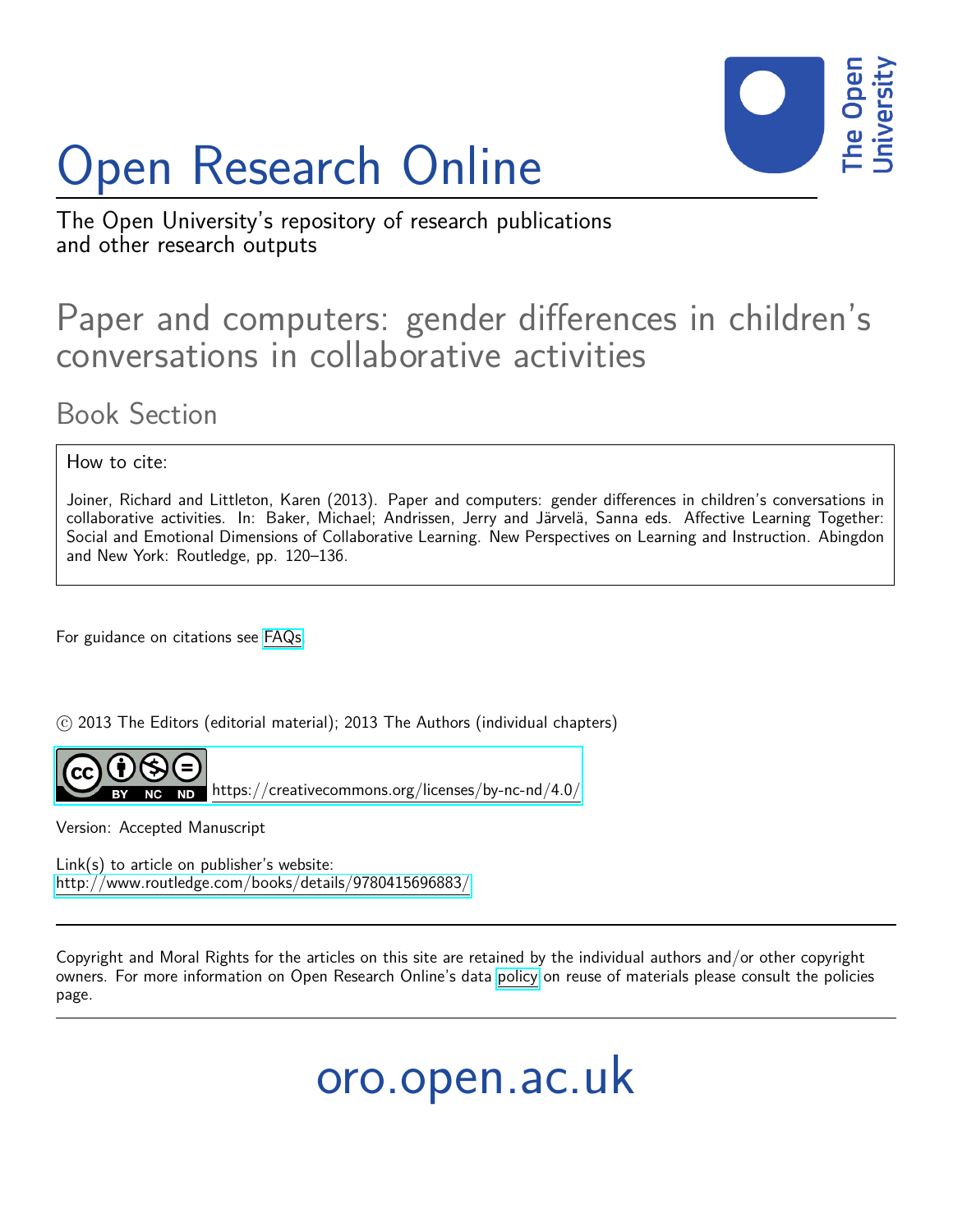# **COMPUTER-PAPER: GENDER DIFFERENCES IN CHILDREN'S COLLABORATIVE CONVERSATIONS**

**RICHARD JOINER** 

**KAREN LITTLETON** 

**TERESA KEOGH** 

**PETER BARNES**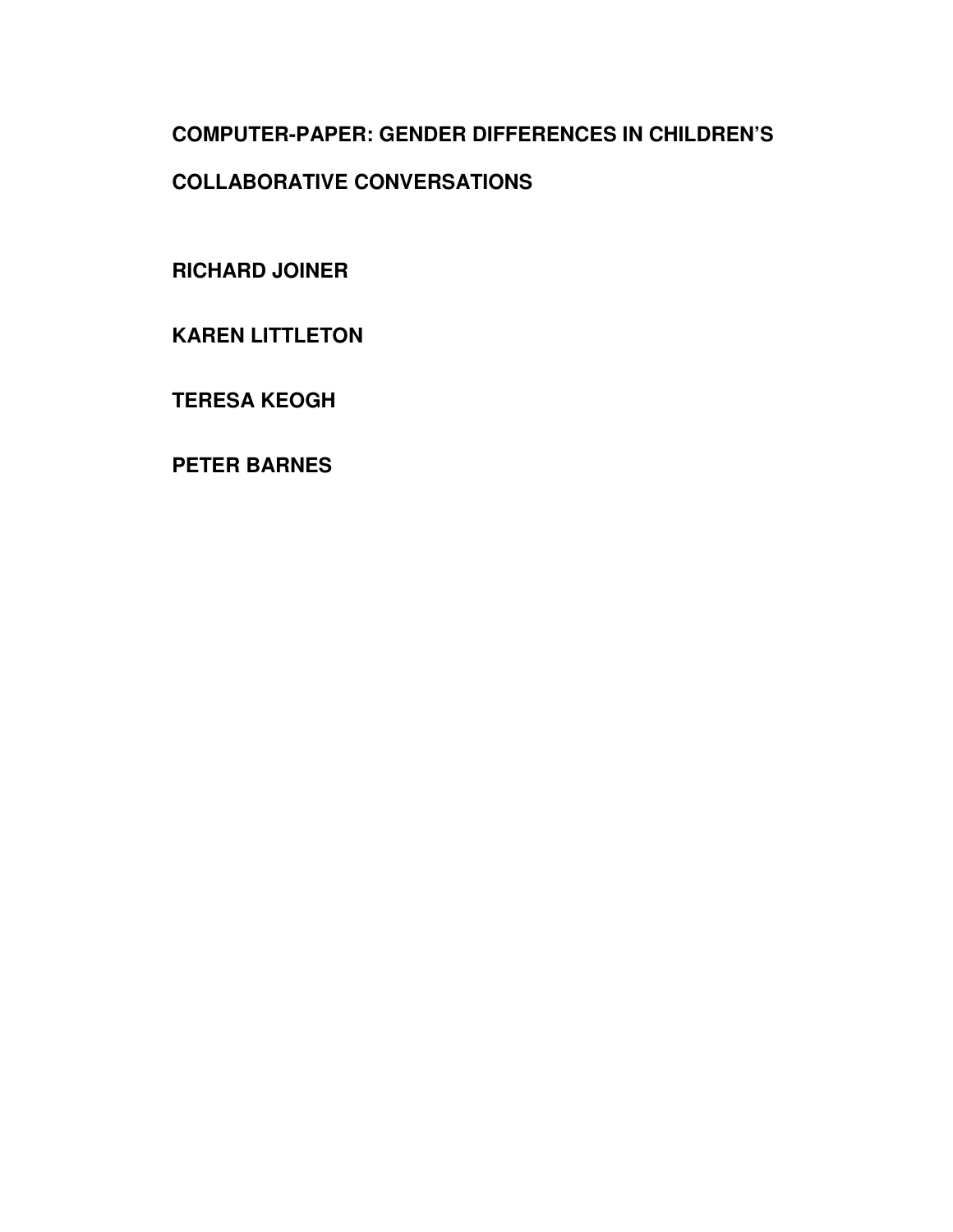## **INTRODUCTION**

The opening chapter of this book begins by reporting an extract of talk taken from a discussion between two secondary school-aged pupils who are trying to solve a science problem together. The discussion ends in disagreement, with one child exclaiming 'I don't give a damn'. For us, an interesting feature to note about this extract is that one of the students is a boy and the other is a girl. Is it just a coincidence or is gender an important factor in explaining the conflictual nature of the discussion observed? For some time now theories of collaborative learning have neglected the social and affective dimensions of collaborative learning situations, such as gender. Yet we know that gender is an important part of a child's everyday life (Lloyd & Duveen, 1992). It impacts the name of the child, the way a child is talked to and played with, the clothes he or she wears and the toys they play with. At school, gender is implicated, in complex ways, with the subjects students choose to study and their performance at school. The aim of this chapter is to explore the significance of gender in respect of children's interactions and how this relates to processes of development and Learning. We will go on to examine possible theoretical explanations for gender differences in respect of patterns of interaction, before reporting a study which investigates the efficacy of these different explanatory accounts in the context of collaborative work on an English language problem solving task.

#### **Gender differences in whole-class interaction**

Research has indicated that gender impacts boys' and girls' interactions in whole class settings. Howe (2010) reviews the literature relating to this and draws three broad conclusions. The first is that boys typically contribute more than girls to classroom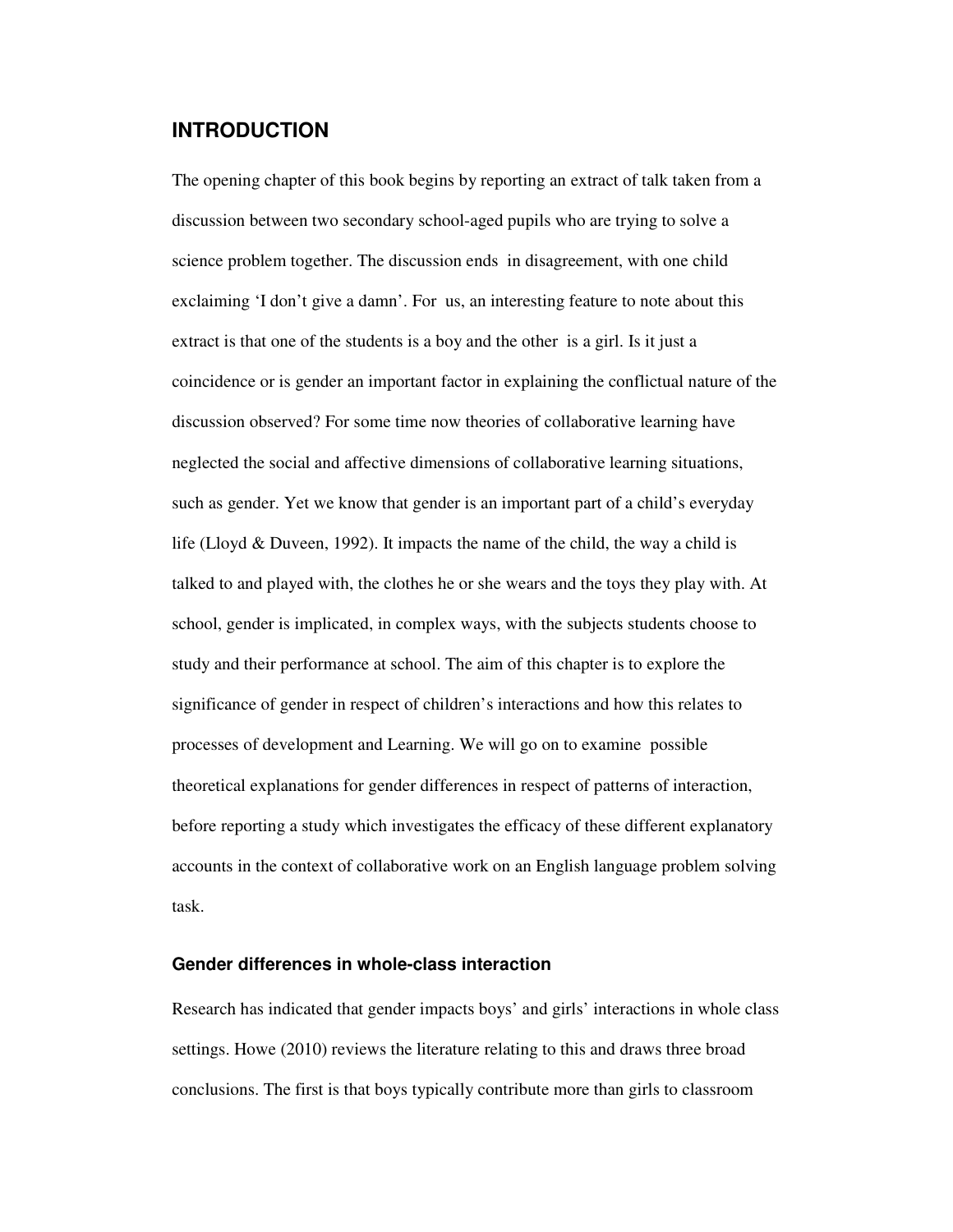dialogue. This conclusion is underscored by the findings emerging from three major British research studies (Bousted, 1989; French & French, 1984; Swann & Graddol, 1988), and one Australian investigation (Dart & Clark, 1984), which have indicated that boys' contributions dominate discussions in respect of curriculum content, classroom management and problem behaviour. A recent study by Hardman (2008) also indicates that this pattern can be observed in classrooms in Kenya and Nigeria.

Howe's second conclusion is that the predominance of boys' contributions was the result of both teacher selection and pupil-initiated interactions (Bousted, 1989; Swann & Graddol, 1988). Related work by Duffy, Warren & Walsh (2001),who undertook a large scale study of Canadian high school children, indicates that boys are more likely to initiate interactions than girls in class. Sadker  $\&$  Sadker (1985) have also reported that boys were eight times as likely to initiate interactions than girls. In terms of teacher selection, Swann & Graddol (1988) found that teachers were more likely to select boys than girls to talk (a similar finding has been reported by Duff et al., (2001) and Altermatt, Jovanovic & Perry (1998)). It is also apparent that boys receive more attention than girls even before a question is asked. Swann & Graddol, (1988) found that teachers directed their gaze to boys twice as often as girls.

The third general conclusion Howe reached is that boys receive more feedback than girls. Whilst boys typically receive more negative feedback than girls (Good et al., 1973; Jones & Wheatley, 1989; Simpson & Ericson, 1988; Stake & Katz, 1984), it is also the case that they receive more positive feedback than girls (Good et al., 1973; Jones & Wheatley, 1989; Simpson & Ericson, 1988).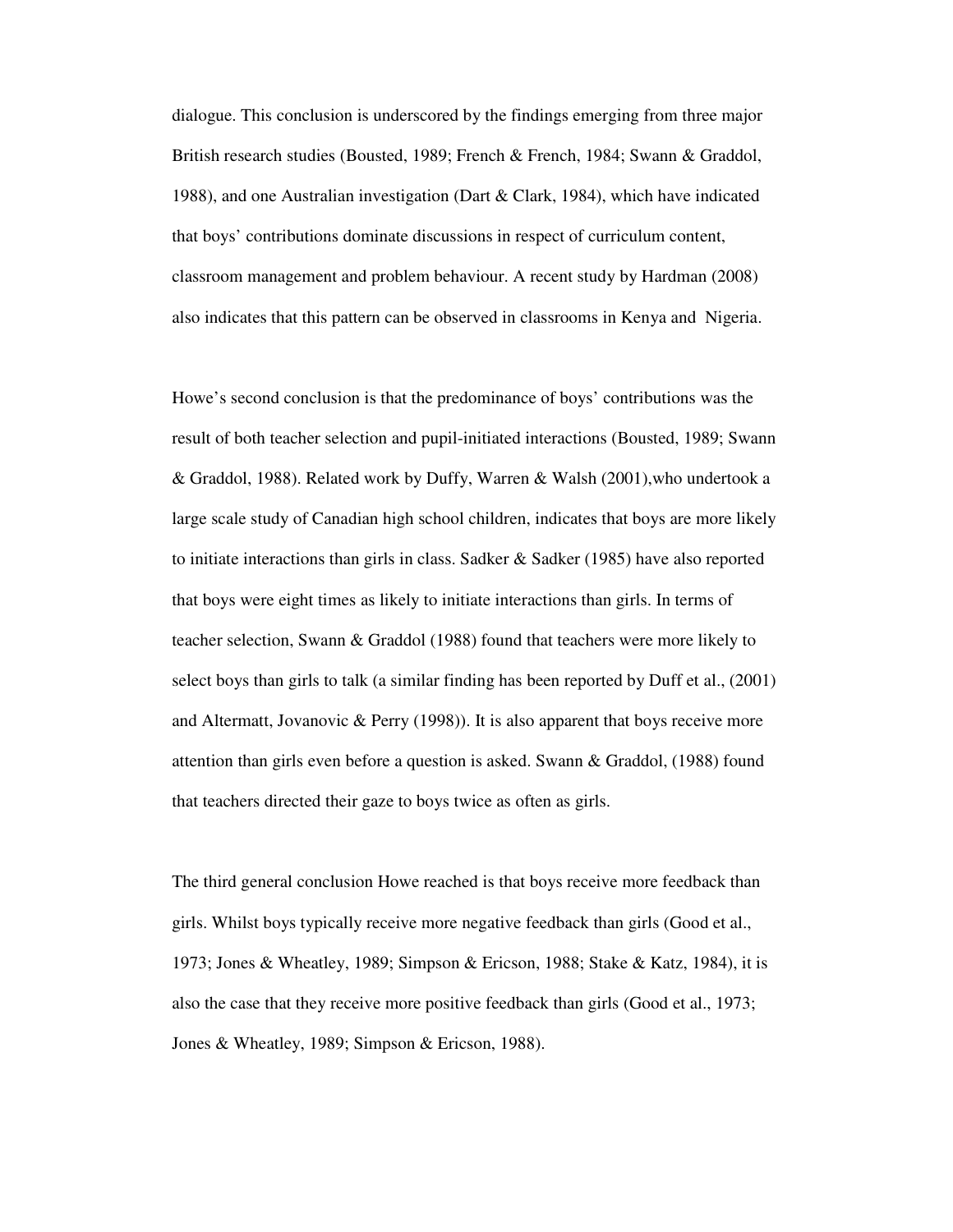#### **Gender dfferences in small group interaction**

In addition to gender differences in patterns of whole class interaction, some research has indicated that gender can impact boys' and girls' conversations in small groups. For example, Leaper (1991) investigated the influence of the speaker's and partner's gender on conversation. He examined communication between pairs of children who were aged 5 and between pairs of children who were aged 7. He found that boys tended to use more assertive and controlling utterances than girls, but this was only true in all boy pairings. Girls used more affiliative utterances than boys. All children modified their communication style depending on the gender of their partner. For example, boys and girls used more informing acts and fewer controlling and domineering acts when with communicating with a girl. This pattern was subsequently replicated by Leaper et al., (1999). Leaper's research suggests that boys and girls use different communication styles and they adapt these styles depending on the gender of the listener.

Such differences in communication style are also reported by Leman et al. (2005) who undertook a study which investigated the relationship between gender and children's conversational styles in a problem solving task. In this task children were given different three different types of counters (triangles, squares and circles). Each type of counter had a different value. The children were asked in pairs to add the counters together to make 100. However, unbeknown to them they had been told the counters had different values, which led to conflicts between the children. Leman et al. (2005) found that the children used gendered styles of communication. Girls' conversation were characterised by more affiliative talk than boys' conversations. However, Lehman and his colleagues also found that boys and girls varied their conversational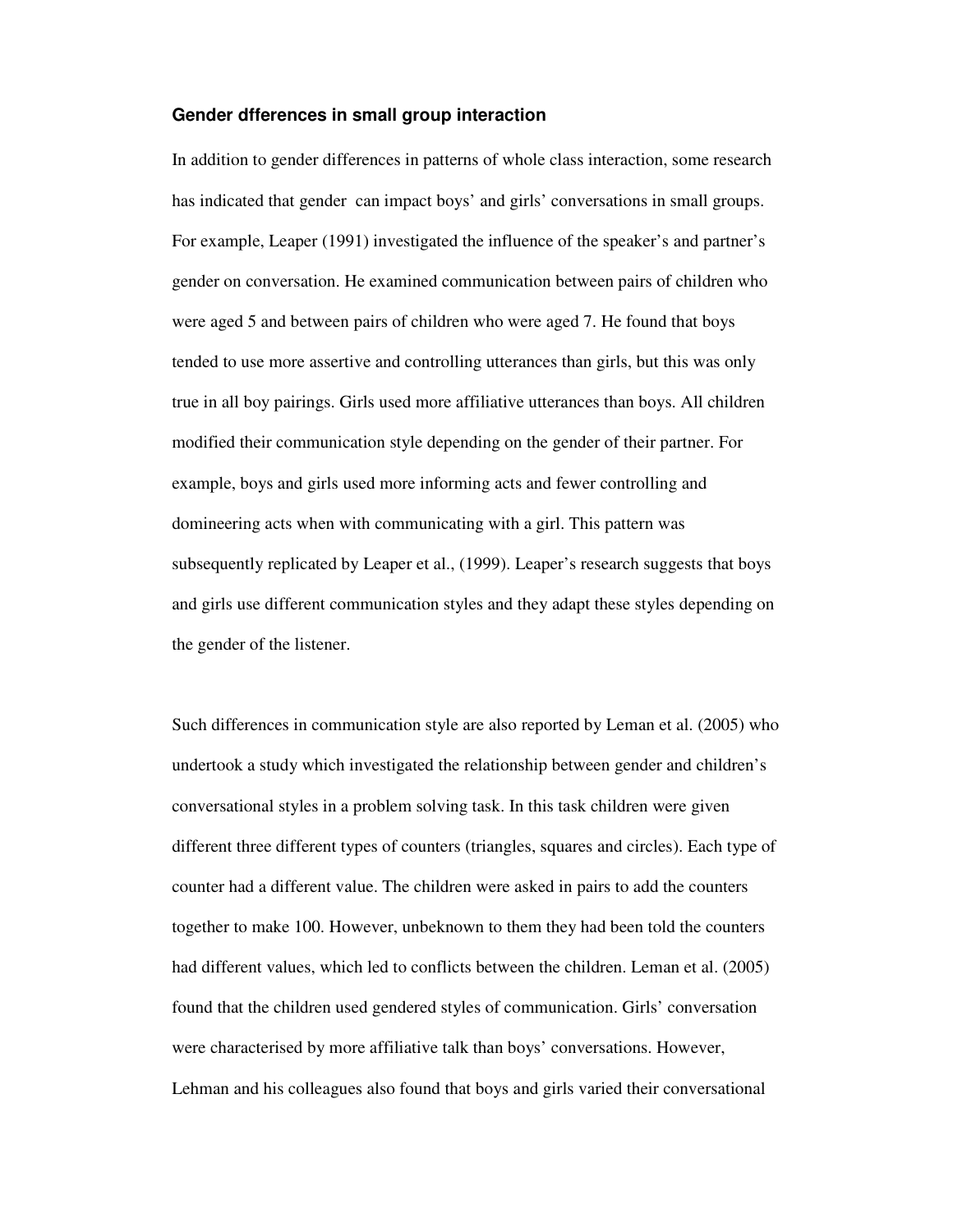style depending on their partner. For example, boys tended to interrupt their partner more if they were a girl than if they were a boy. More recent work by Leman & Bjonberg (2010), comparing differences in conversational style between girls and boys when they were discussing what constituted a fair punishment, has also reported similar findings.

A further important consideration is the context of the conversation. Leaper & Smith (2004), in a meta-analysis, found that activity context moderates gender differences in language use. For example, in 'feminine' games girls (e.g. playing 'mummy and daddy') would often take the lead, whereas in more 'masculine' games (e.g. superheroes) boys would assume the lead role. Leman (2010) argues that variations in the effects of gender in different contexts have important educational implications. For instance, in a classroom task where boys are perceived as more expert they may dominate the interaction in mixed gender group interaction, conversely girls may dominate the interaction in tasks where they are perceived to be the expert.

It is evident that the relationship between gender and aspects of language use is, however, far from clear-cut. Three meta-analyses undertaken to examine the effect of gender in respect of talkativeness, affiliative speech and assertive speech have indicated that whilst girls were slightly more talkative and used more affiliative speech than boys, and whilst boys used more assertive speech, the effect size for these differences was either small or negligible (Leaper & Smith (2004).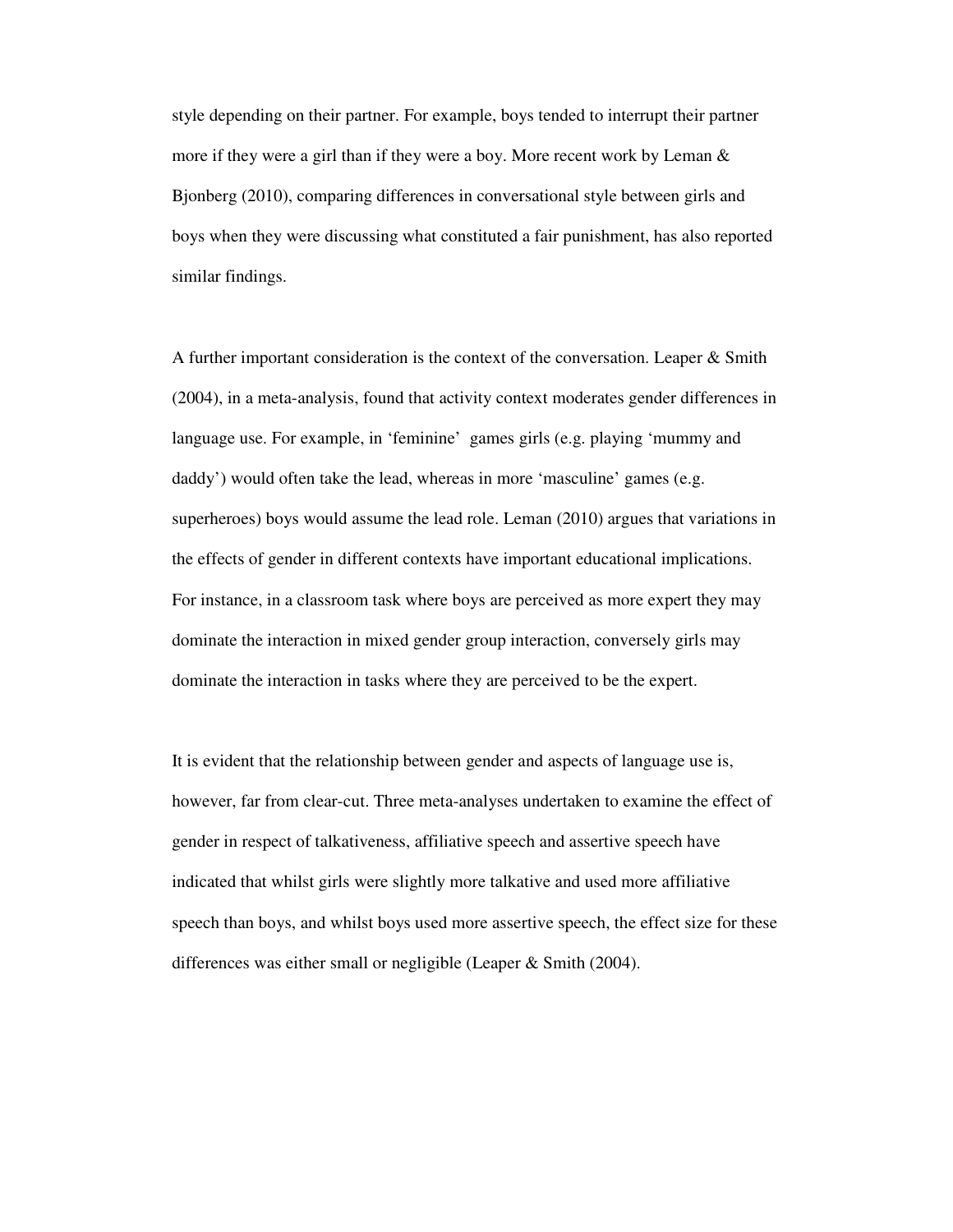#### **Gender differences in collaborative learning**

Psaltis (2011) noted that gender emerged as an important issue early in research on collaborative learning, and having an important influence on boys' and girls' learning in collaborative interactions. There is, however, no simple relationship between gender, collaboration and learning and development. In a now 'classic' study on peer interaction and children's spatial reasoning, Bearison, Magzamen & Filardo (1986found that there was a curvilinear relationship between sociocognitive conflict and development, but that this relationship was only prevalent for boys and not girls. Furthermore, Cannella (1992), in a study concerning the gender composition of pairs undertaking a spatial perspective-taking task reported that female same-gender pairs disagreed more often and made fewer justification than male same-gender pairs and mixed-gender pairs. Male same-gender pairs progressed more than either female same-gender pairs or mixed gender-pairs. However, Barbieri & Light (1982) conducted a study investigating the effect of gender composition on children's computer based problem solving and found that the gender composition of the pair did not have an impact on children's learning outcomes.

Subsequent research has investigated the impact of gender and knowledge asymmetry. Leman & Duveen (1999, 2003) have, for instance, investigated the impact of gender and knowledge asymmetry in the context of a moral reasoning task. Their research is based on Piaget's (1932) distinction between asymmetric and symmetric relations. Asymmetric relations are characteristic of the relationships between adults and children and are based on an asymmetry of power, whereas the relations of symmetry are found between children or peers and are based on an equality of power. Piaget argued that developmental progress is only possible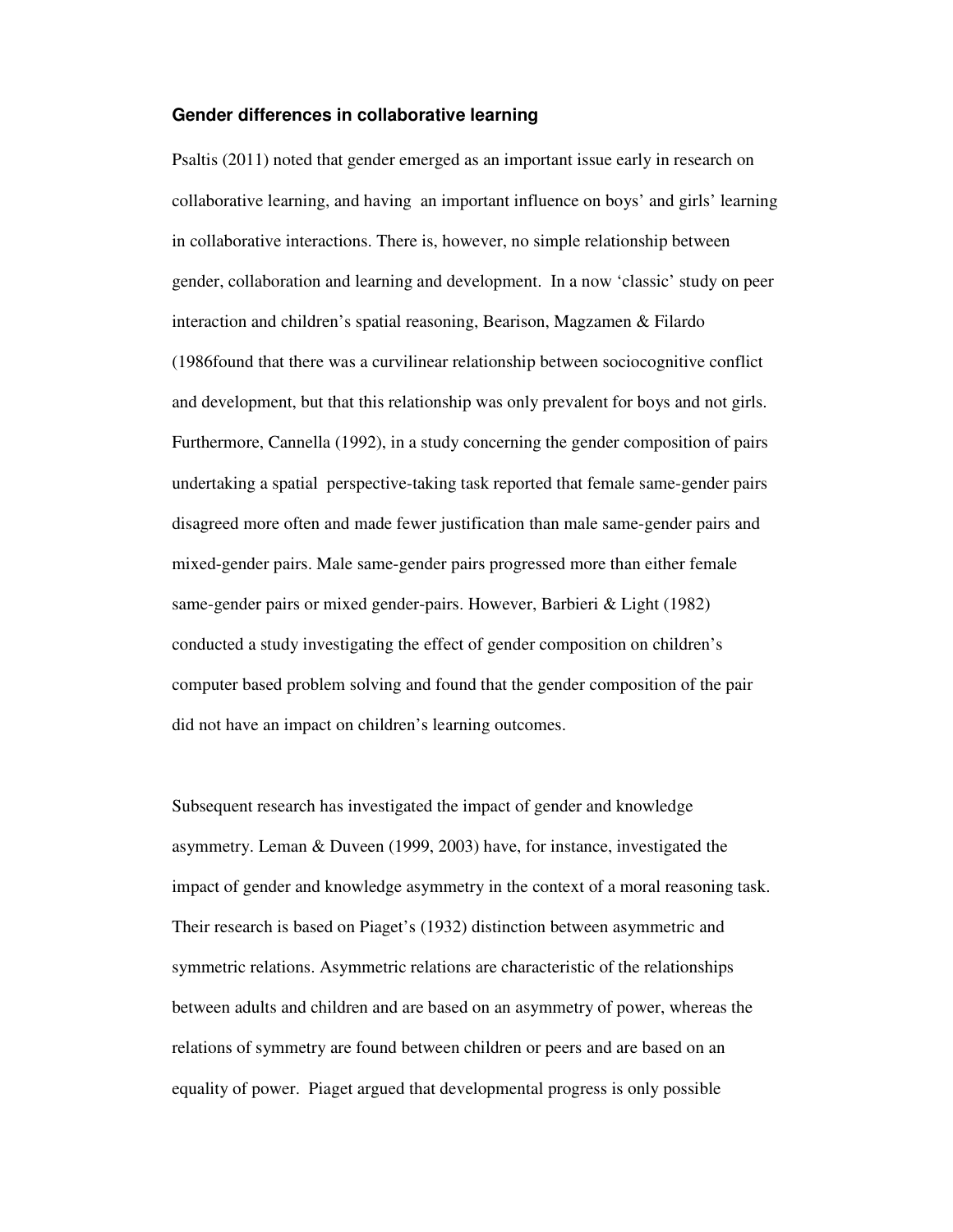through the resolution of inter-individual conflicts that occur in symmetric social relations (i.e. the relationships found between peers). In contrast, asymmetric relations inhibit the expression and/or the resolution of conflicts - thus limiting their potential for developmental progress. Leman & Duveen (1999, 2003) looked at two different sources of differential status, gender and knowledge and compared four different types of pairs: (i) a more expert male paired with a less expert male; (ii) a more expert male paired with a less expert female; (iii) a more expert female paired with a less expert female and (iv) a more expert female paired with a less expert male. They found that there were differences between these four different pair types in terms of the conversations observed. The biggest differences were between pairs comprising a more expert male and a less expert female and the pairs with a more expert female and a less expert male. The discussions observed with the more expert male and less expert female pairs were often very short with very little discussion. The male member would suggest an answer and their female partner would accept it. In contrast, the discussions observed in the female more expert and male less expert pairs were much more extended, with the female members having to work to persuade their male partner of the validity of their answer. Unfortunately, Leman & Duveen's (1999, 2003) studies did not include a post-test as part of the design and so it was not possible to determine whether these differences in conversation had a subsequent impact on children's learning and developmental outcomes.

Fortunately more recent research employing the same experimental paradigm has included a post-test in the design Psaltis and his colleagues, for example, investigated the impact of gender and knowledge asymmetry in the context of a conservation task. The design incorporated both a post-test and a control group who worked individually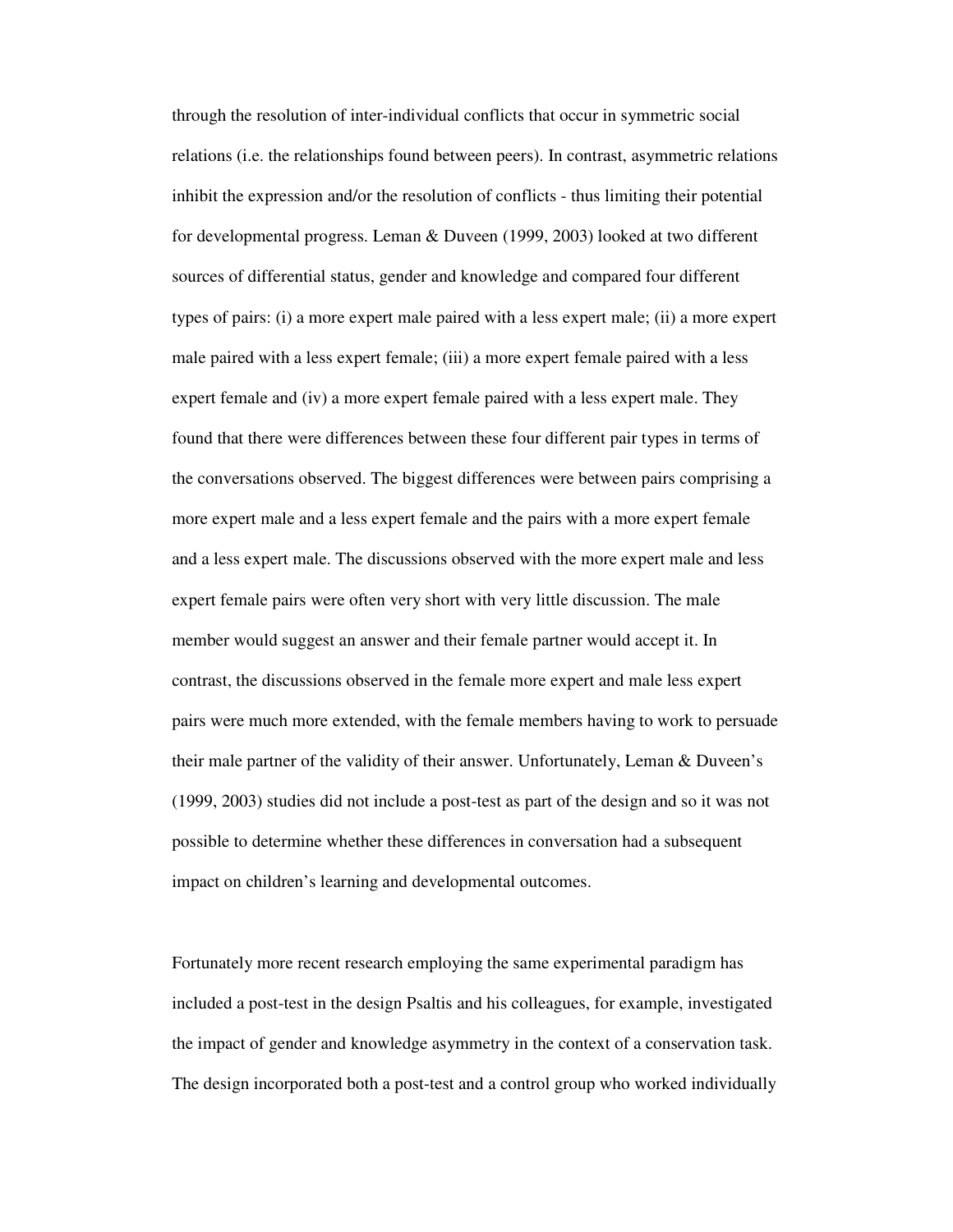throughout (Psaltis & Duveen, 2006, 2007; Psaltis et al., 2009). These researchers replicated the research findings reported above and found that pair type influenced the conversations and that these differences had an impact on later post-test performance. Male non-conservers who were paired with female conservers performed significantly better than males who were paired with other males and males who had only worked individually. These findings have also been replicated in a study of investigating the effect of gender and knowledge asymmetry using a spatial transformation task (Psaltis, 2011).

#### **Explanations for these gender differences in communication**

The research outlined in the previous section confirms that there are differences in communication between mixed-gender and same-gender pairs and these differences in communication can be of significance and consequence for children's learning and development. There are two possible explanations for the observed gender differences in communication. The first explanation is often referred to as the 'two cultures' approach. Maltz and Borker (1982) explain gender differences by arguing that boys and girls grow up in different subcultures and develop different conversational styles with males being more assertive and controlling and females being more affiliative and supportive.

A second explanation is termed the 'status characteristic' theory (Berger, Hamit, Norman & Zelditch 1977; Berger, Rosenholtz and Zelditch, 1980), which proposes that in social interaction individuals evaluate themselves relative to the other participants (Cohen, 1994; Cohen, Lotan, & Catanzarite, 1990; James & Drakich, 1992, Lotan, 2006). If a group expects one of its members to be more competent or more expert then the group will allow that individual to participate more and afford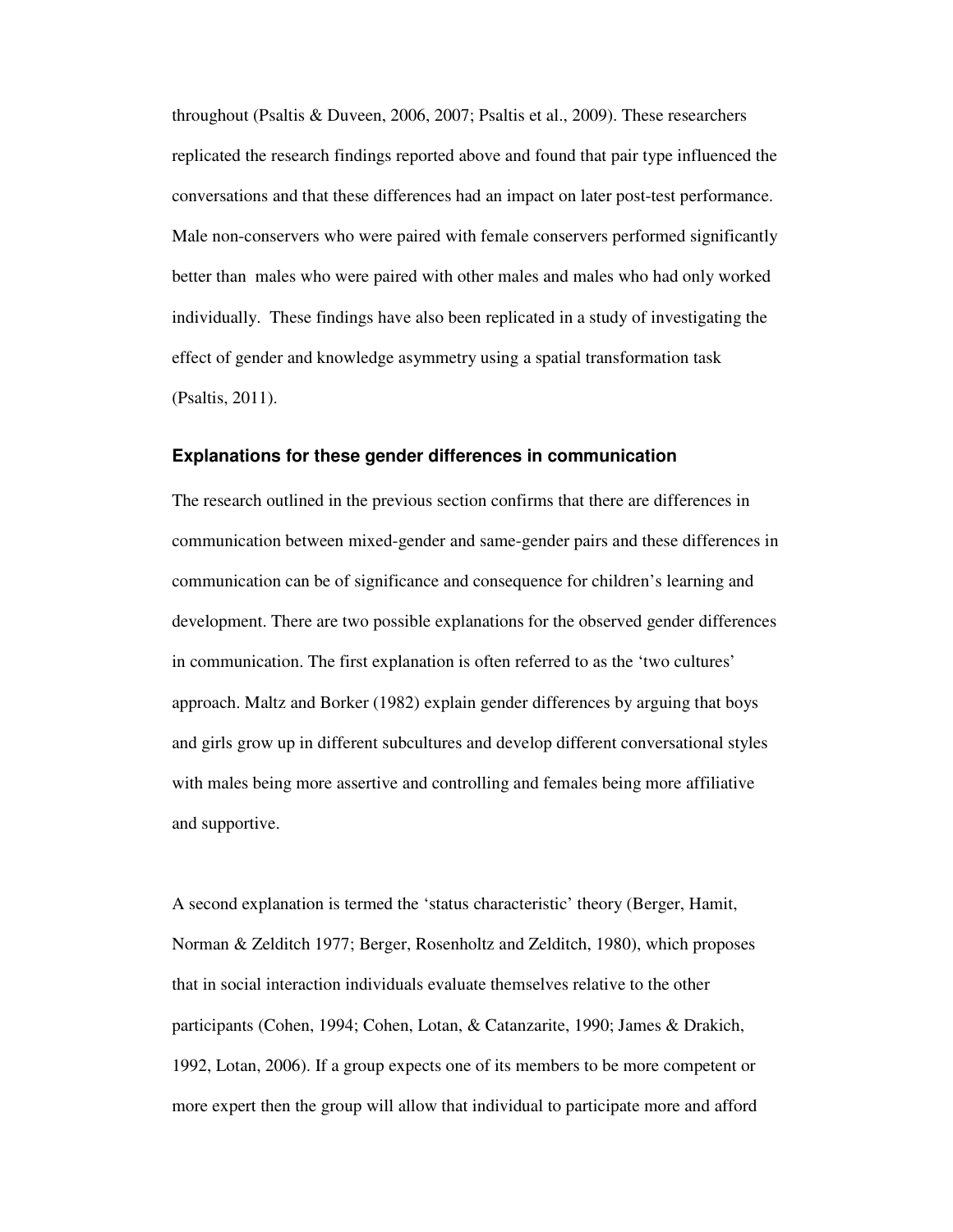that member greater influence than others. Leman (2010) argues that the gender differences in conversation could be the result of gender differences in perceived expertise. If one gender is typically perceived as more expert in one domain than the other gender then the gender perceived in the wider culture as more expert will take the lead role and the gender perceived as less expert will take the more supportive role. He also argues that these gender differences in conversation will only be apparent in mixed gender interactions if gender is a relevant consideration in terms of expertise. If it is a not a relevant consideration then there should be no gender differences in conversation. The status characteristic theory characterisation of expertnovices interaction of is similar to Piaget's (1932) characterisation of asymmetrical social relations, with potentially the same negative consequences in respect of learning and development.

These explanations are not necessarily mutually exclusive and they may both explain some or all of the differences observed. However interestingly they do give rise to differing predictions if we were to compare girls' and boys' conversations in a collaborative activity where males are perceived more expert than girls, as compared with a collaborative activity where there are no perceived gender differences in expertise. The 'two cultures' explanation would predict first that there would be differences in language between all boy pairs and all girl pairs in same gender interactions because the different communication styles between girls and boys would lead girls to use more affiliative speech and boys to use more assertive or controlling speech. On the other hand, the 'status characteristic' theory would predict first no difference in language between all girl and all boy pairs in same gender interactions because in expertise terms children in a pair are comparatively equal. Second, there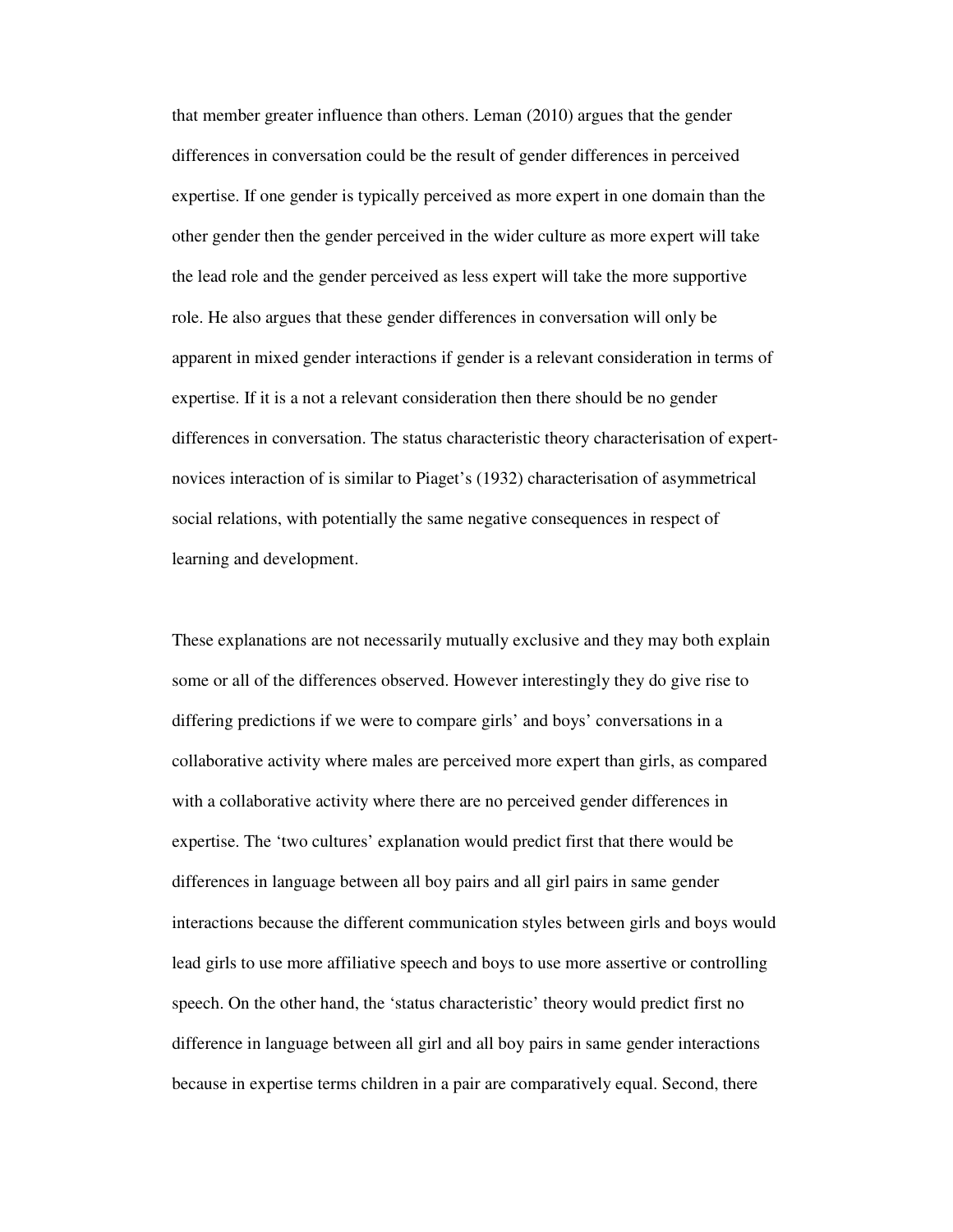would be no predicted differences in language between girls and boys in a collaborative activity where girls and boys are perceived to be equally expert. Third, there would be predicted differences in language between girls and boys in the mixed gender interactions in a collaborative activity where boys are perceived to be expert because these gender differences in perceived expertise would lead boys to use more assertive and controlling language and girls to use more affiliative language.

The aim of this chapter is to report a study which compared boys' and girls' conversations in the context of a collaborative activity where boys are culturally perceived as being more expert, with a collaborative activity where there is no gender difference in perceived expertise. The task was an English language task and was the same for both activities. The difference was the mode of presentation. In one collaborative activity the task was presented on a computer. Boys are generally perceived as being more expert in respect of computer activities than girls (Joiner et al.,1998; Robinson-Stavely & Cooper, 1990) and thus this computer presentation of the task was the collaborative activity where boys were perceived as the expert. In the other collaborative activity, the task was presented on paper and thus there were no expected gender differences in perceived expertise.

### **METHOD**

We employed a three factor mixed design with gender (boy and girl) and type of pair (same and mixed) as the between participants factors and the mode of presentation (computer and paper) as the within participants factor. There were forty eight children (24 boys and 24 girls), aged between 13 and 14 years, who participated in the study. They were placed, with the teachers' consultation, into either boy-boy pairs, girl-girl pairs or boy-girl pairs. They were from a large state school in west London, which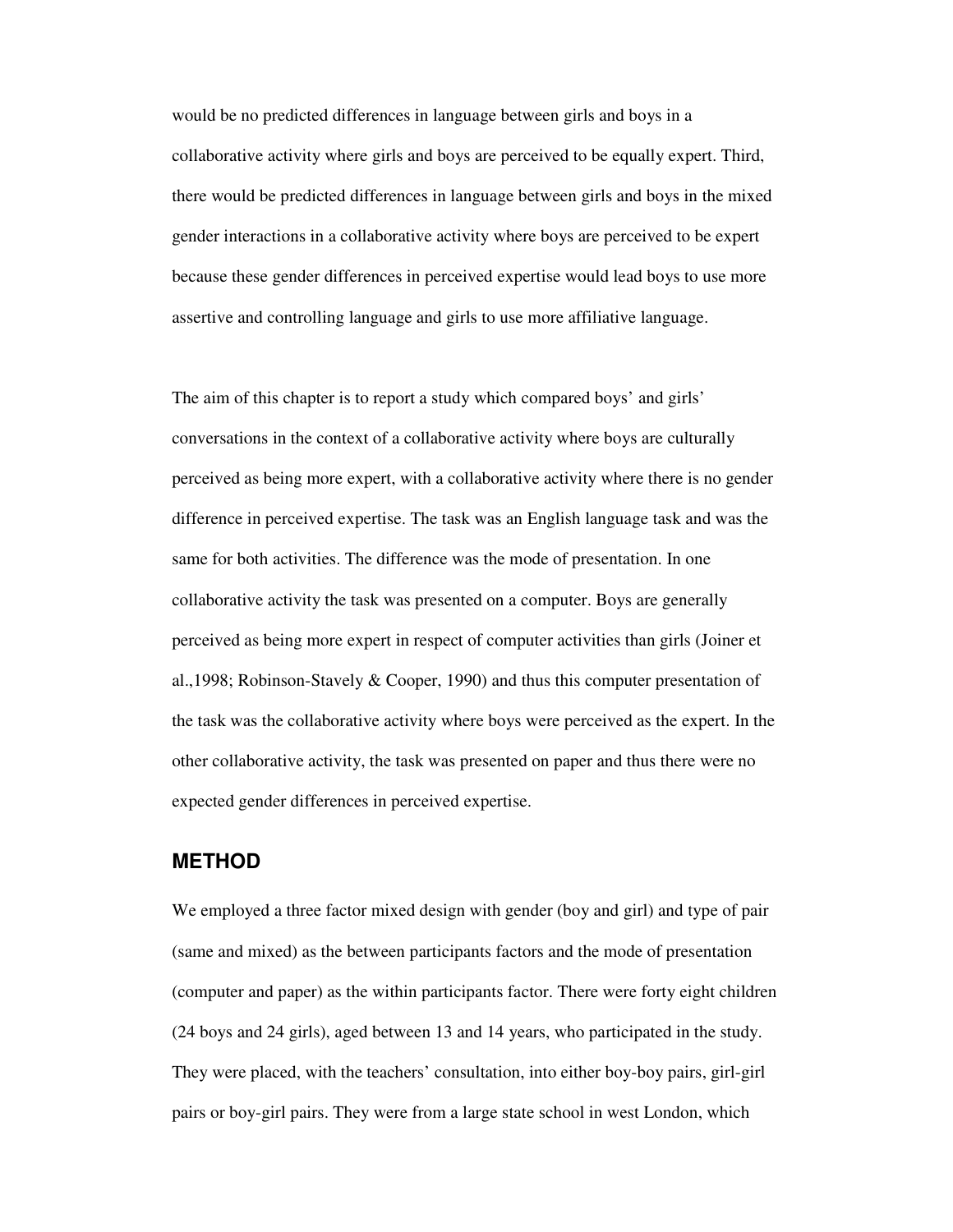served a socially mixed catchment area. The children already had considerable experience of using computers and, working in pairs and groups, including mixed gender groups.

Two poems were used in this study. The first was the 'The Wife's Lament' written by Nikolay Nekrasov and translated by Juliet M. Soskice.

My life is like daytime With no sun to warm it! My life is like night With no glimmer of moon! And I - the young woman - Am like the swift steed On the curb, the young swallow With wings crushed and broken; My jealous husband, Is drunken and snoring, But even while snoring, He keeps one eye open, And watches me always, Me, poor little wife!

The second poem was 'On a Cat, Ageing' written by Alexander Gray.

He blinks upon the hearth rug,

And yawns in deep content,

Accepting all the comforts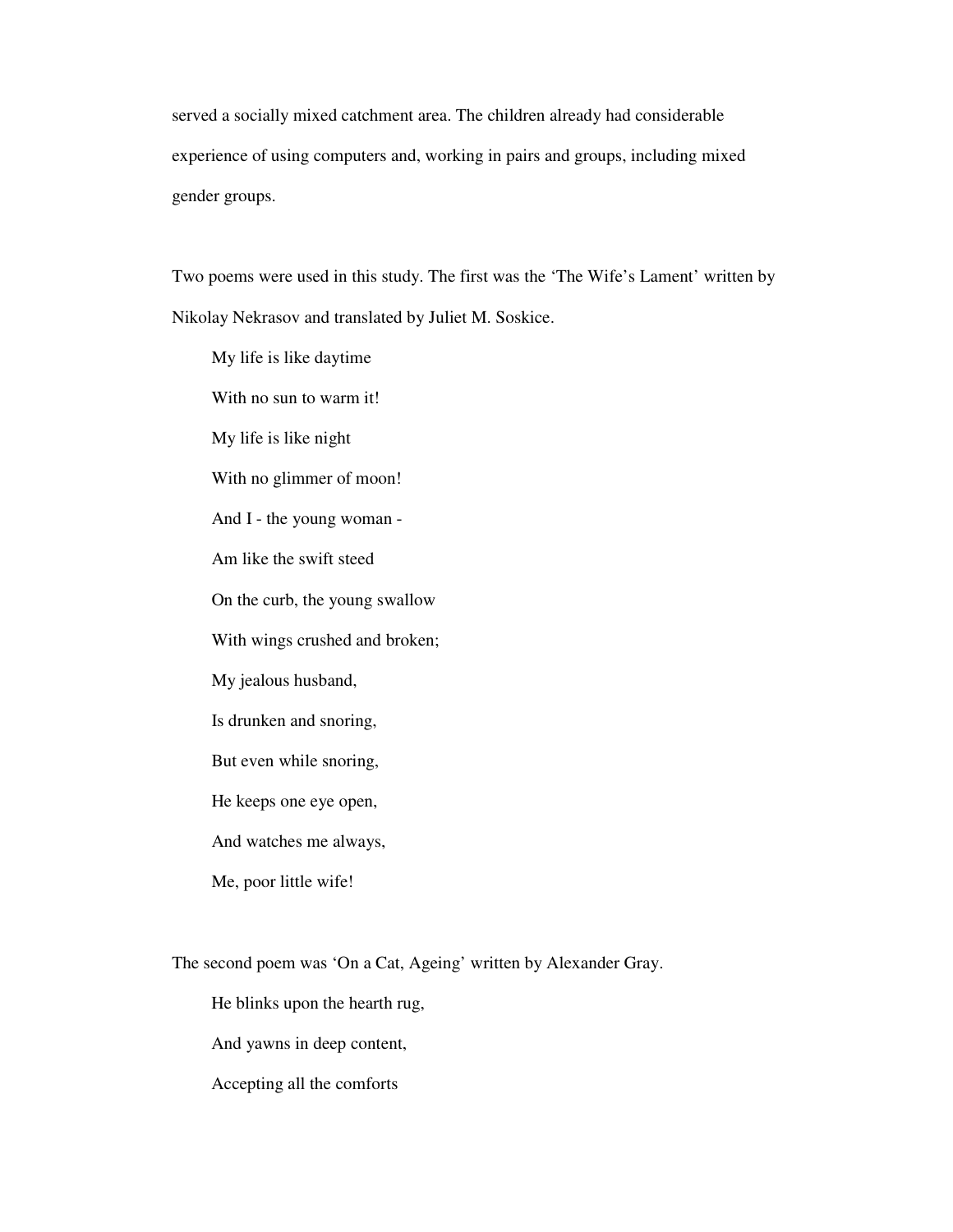That Providence has sent. Louder he purrs, and louder, In one glad hymn of praise For all the night' s adventures For quiet restful days. Life will go on for ever, With all that cat can wish: Warmth and the glad procession Of fish and milk and fish. Only - the thought disturbs him he' s noticed once or twice, The times are somehow breeding A nimbler race of mice.

The lines in the poems had been placed in a standard random order. The pupils' task was to discuss the order in which the lines should appear and move them into what they considered to be the correct order. There were two versions of the task: (i) a paper version of the task, where the students used a pair of scissors to cut the lines into individual strips and move them until they were satisfied that they were in the correct order and (ii) a computer version of the task where all the lines were visible on the computer screen and the students used the mouse to select lines and move them into what they thought was the correct order for the poem.

The study consisted of two sessions for each of which the children were taken in pairs to a quiet area of the school. The sessions lasted 20 minutes and they were recorded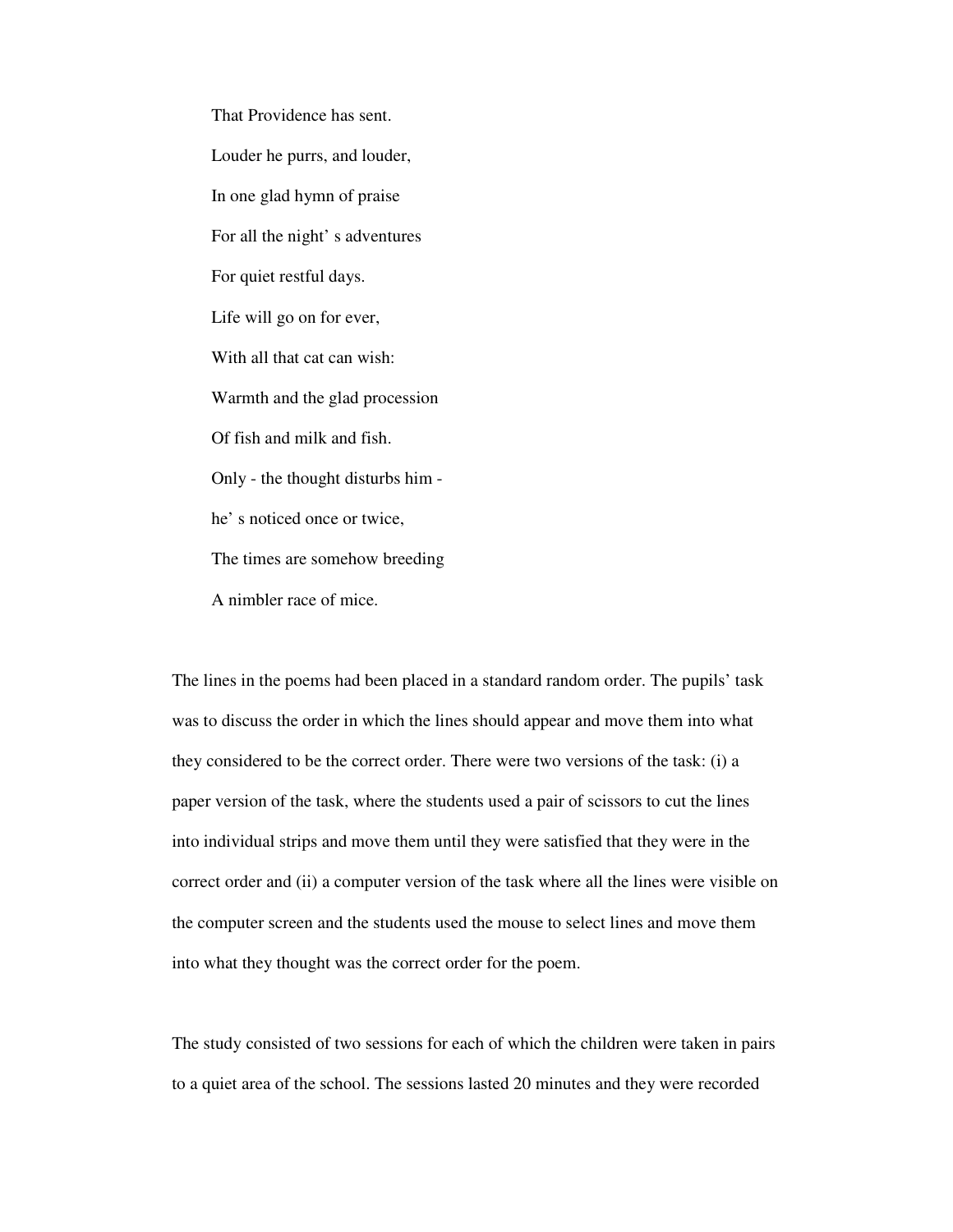on audio tape. For the paper presentation of the task the children worked in pairs, seated at a table. In the centre of the table was a sheet of A3 paper, a copy of the poem, a pair of scissors and some glue. For the computer presentation the children worked in pairs and were seated at a computer placed on top of a trolley. The children were shown how to move the lines of the poem. On the top of the computer were instructions in case the children forgot how to move the lines. Before the students started the first session, they were given the following instruction.

'We've talked a lot about spoken English and how your teacher has to assess this for the National Curriculum. Today I'm going to look at your discussion work when you're working with a partner. The paper/screen you see in front of you has a poem on it, but the lines are in the wrong order. What I'd like you to do, between you, is cut up/move the lines until you think the poem makes sense. Remember that we're not looking at who gets it right, but at how well you discuss things with your partner. I'm just going to watch and take a few notes, so I can't answer any questions once you start. Okay'.

All students attempted both the computer and paper presentation of the task. In the first session they attempted one presentation of the task and in the second session they attempted the other. The second session was approximately two weeks after the first session. The order of presentation for both versions of the task (computer versus paper) and for each poem were counterbalanced (see Table 1).

#### Table 1. Order of presentation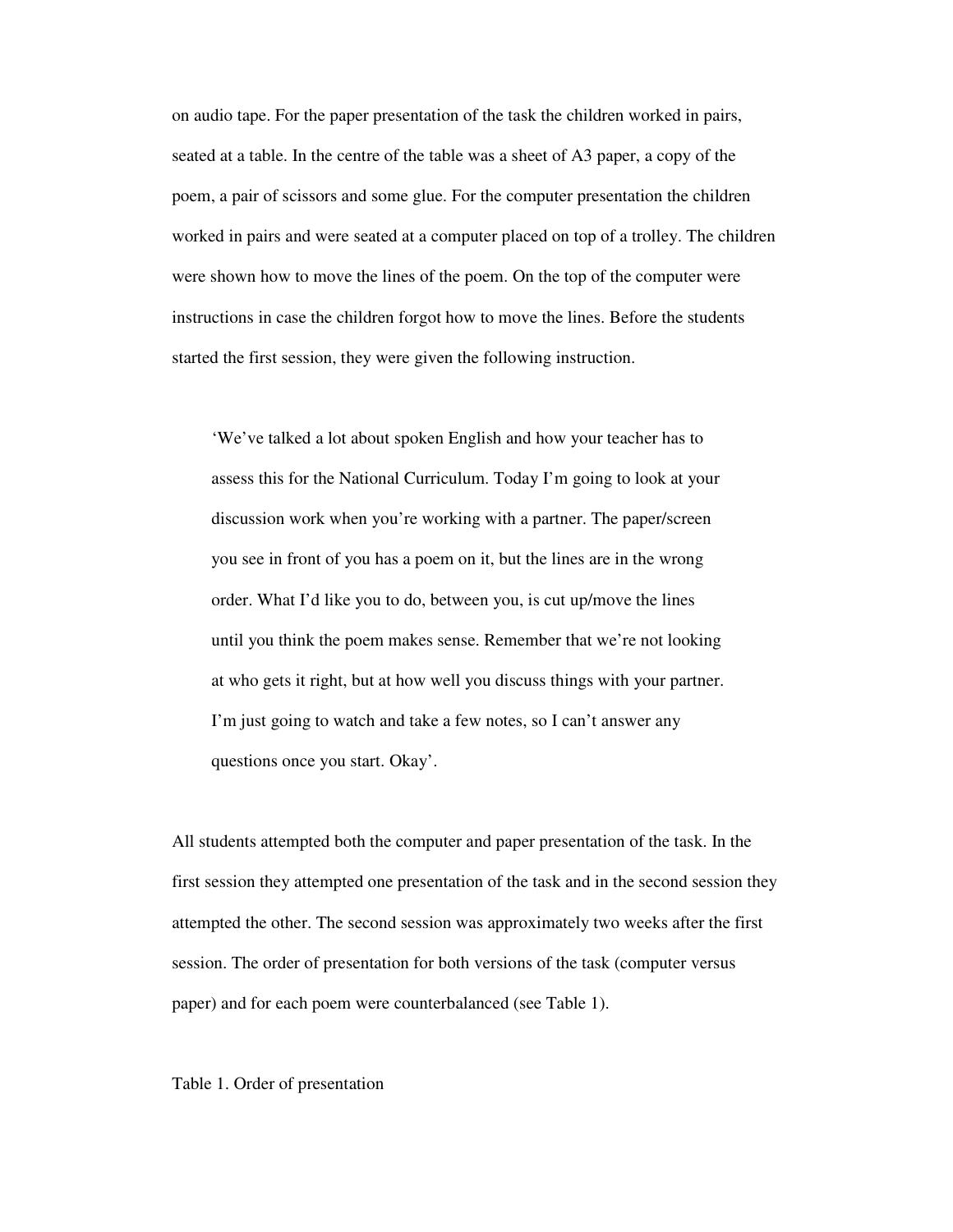| <b>Session</b> | Order 1         | Order 2         | Order 3         | Order 4         |
|----------------|-----------------|-----------------|-----------------|-----------------|
|                | Computer        | Paper           | Computer        | Paper           |
|                | The wife's      | On a Cat ageing | The wife's      | On a Cat ageing |
|                | lament          |                 | lament          |                 |
|                |                 |                 |                 |                 |
| 2              | Paper           | Computer        | Paper           | Computer        |
|                | On a Cat ageing | The wife's      | On a Cat ageing | The wife's      |
|                |                 | lament          |                 | lament          |
|                |                 |                 |                 |                 |

In the second session, the students were given the following instructions.

'If you remember, a couple of weeks ago you looked at a poem that was mixed up and tried to put it in the right order. We'll today, you are going to do a similar exercise, with a different poem only this time it's on paper/ the computer'.

During the sessions, the experimenter recorded the number of times the lines of poetry were moved by each student and the time each student had control of the mouse. The audio tape recordings of the interactions were transcribed.

To investigate whether boys and girls differed in their use of affiliative and assertive utterances and whether that differed according to the version of the task, the transcripts were analysed for number of utterances and the type of utterance. Four types of assertive utterances were identified, which were based on the categories uses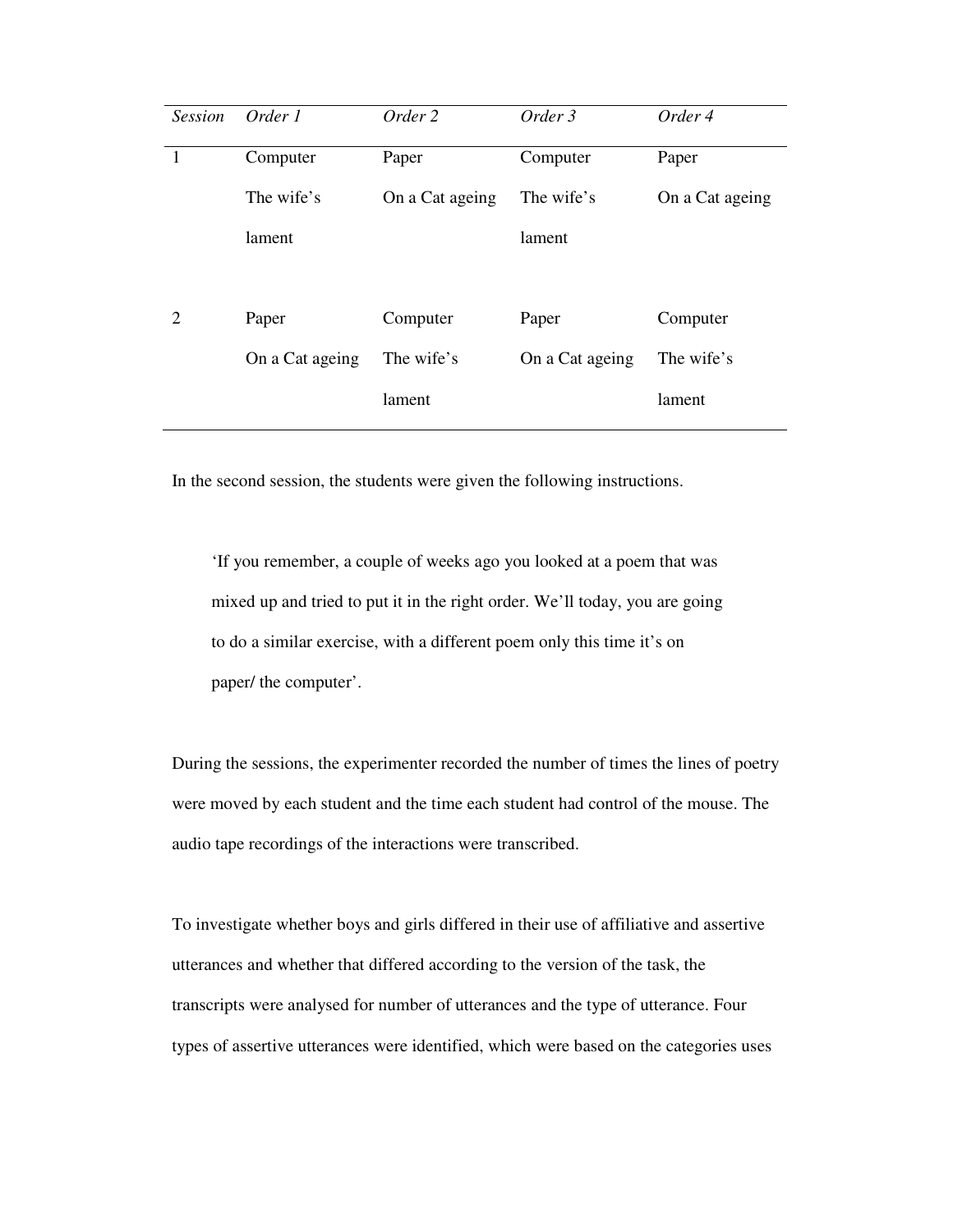by Leaper & Smith (2004) for describing assertive utterances and they were as follows:

(i) Proposing: an utterance was classified as proposing when one of the pair suggested something they might do (e.g. cutting the paper). For example

A I'll cut and you sort.

An utterance was also classified as proposing if it concerned a decision about where a line might go. For example.

A Oh. This is definitely the start. 'My life is like daytime. Where my life is like night'.

(ii) Disagreeing: an utterance was classified as Disagreeing when one member of the pair disagreed with or discouraged their partner's proposal. For example.

- A That comes last.
- B No, its got a comma.

(iii) Seeking Information: an utterance was classified as seeking information when one or both members were trying to seek information from the other.

A Where do you think that goes, before or after?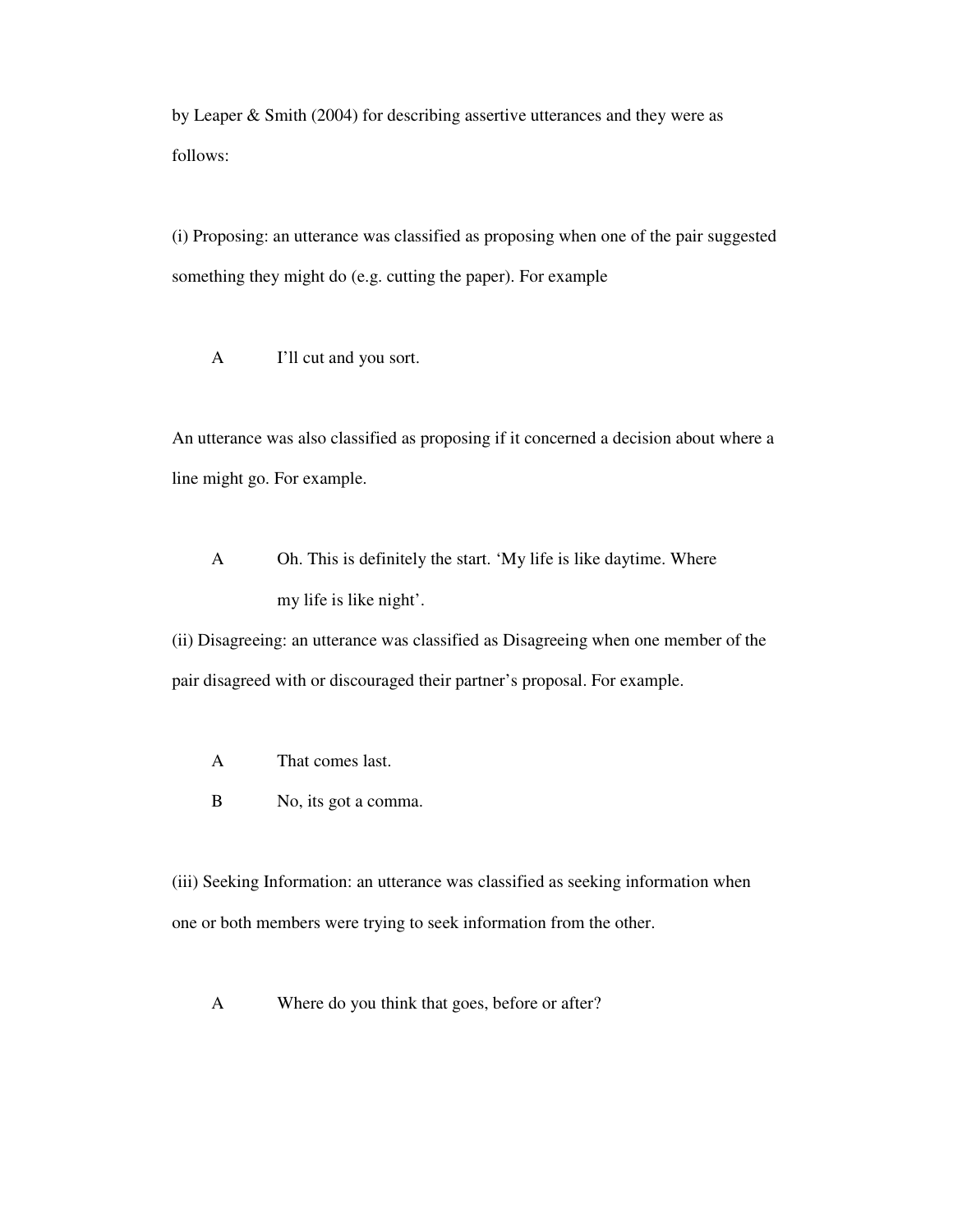(iv) Repetition: an utterance was classified as repetition when one pair merely repeated the lines of the poetry. An example is shown below. The lines are repeated from 'On a cat ageing'.

- A And watches me always.
- B But even while snoring.

The final category was classified as an affiliative utterance and was based on the categories identified by Leaper & Smith (2004).

(v) Supporting: an utterance was classified as supporting when one pair agreed or encouraged the other's proposal. For example

- A Oh that's definitely first.
- B Oh yeah.

An independent coder performed a reliability check. The coder analysed 25 percent of the transcripts (i.e. 820 utterances) and agreed with all but three of the utterances.

# **RESULTS**

We first compared the number and type of utterances observed in the all boy pairs and the all girl pairs, regardless of the whether the task was the computer version or the paper version. Tables 2 and 3 present the findings and shows that there were a number of significant differences. Contrary to predictions we found that girls in the all girl pairs were more likely to disagree compared to boys in all boy pairs both in the paper version and the computer version. Moreover, the boys were more likely to be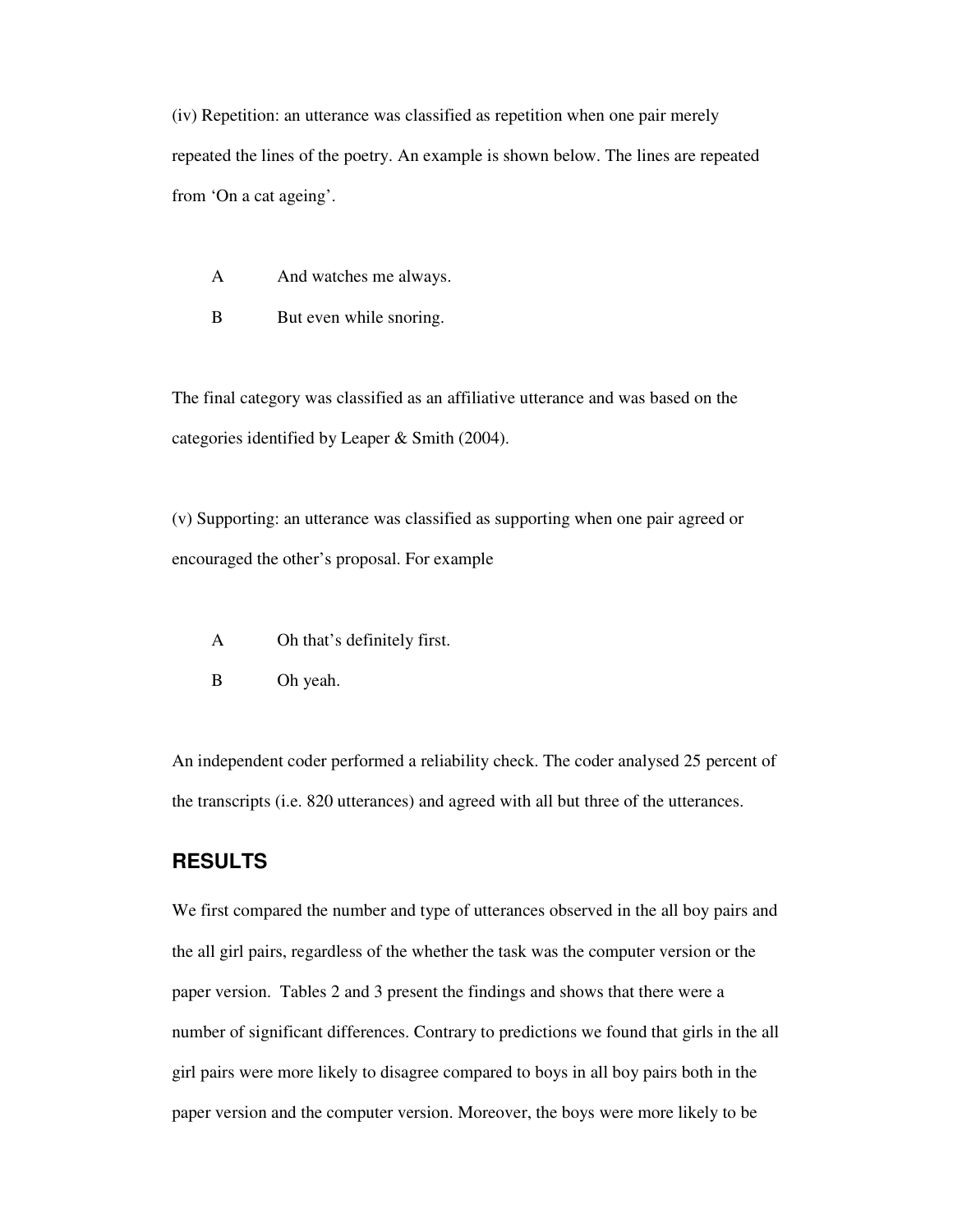supportive both in the paper version and the computer version than girls in all girl pairs. Finally the boys made more utterances asked for more information than girls in the computer version. All other differences were non significant.

|                                   | <b>Boy</b>       |       | Girl             |       |                  |          |
|-----------------------------------|------------------|-------|------------------|-------|------------------|----------|
|                                   | $\boldsymbol{M}$ | SD    | $\boldsymbol{M}$ | SD    | $\boldsymbol{F}$ | partial  |
|                                   |                  |       |                  |       |                  | $\eta$ 2 |
| <b>Total Number of Utterances</b> | 39.6             | 6.9   | 35.5             | 4.3   | 4.1              | $0.12*$  |
| Assertive                         |                  |       |                  |       |                  |          |
| Proposing                         | 18.1             | 3.1   | 17.3             | 2.9   | 0.5              | 0.02     |
| Disagree                          | 4.1              | 1.4   | 6.7              | 1.7   | 21.5             | $0.42*$  |
| Seeking Information               | 5.8              | 1.4   | 3.5              | 1.3   | 22.9             | $0.43*$  |
| Repetition                        | 9.5              | 2.2   | 8.6              | 1.8   | 1.5              | 0.05     |
| Affiliative                       |                  |       |                  |       |                  |          |
| Supporting                        | 6.6              | 2.0   | 4.6              | 1.4   | 10.5             | $0.26*$  |
| Action                            |                  |       |                  |       |                  |          |
| Move                              | 544.1            | 208.8 | 495.6            | 203.1 | 0.5              | 0.02     |

Table 2. Differences between all boy pairs and all girl pairs in computer interactions

 $* p < 0.05$ 

Table 3. Differences between all boy pairs and all girl pairs in paper interactions

| Boy |  | Girl |  |                     |
|-----|--|------|--|---------------------|
|     |  |      |  | M SD M SD F partial |
|     |  |      |  | η2                  |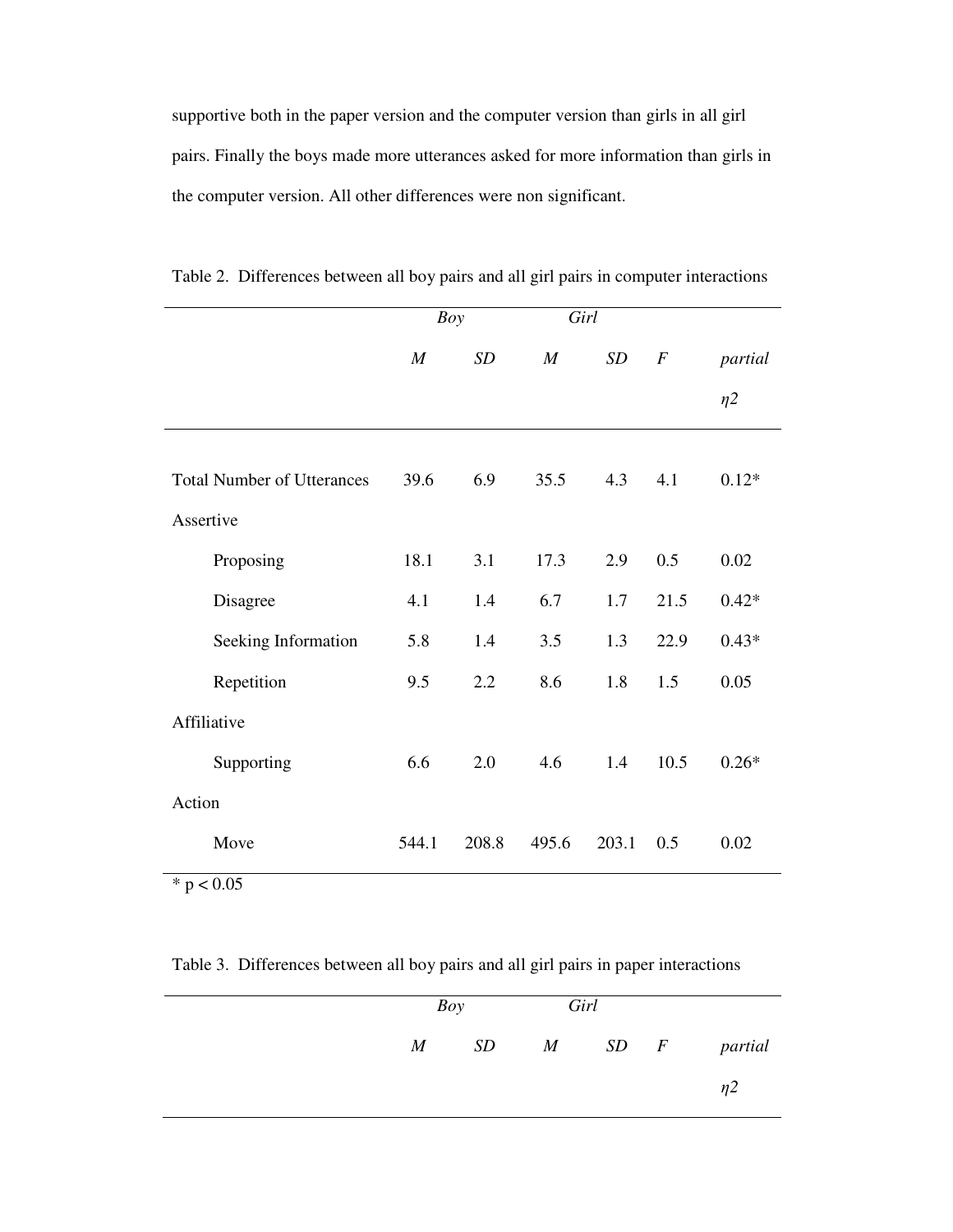| <b>Total Number of Utterances</b>       | 29.4 | 5.5 | 27.5 | 5.2  | 1.0 | 0.03    |
|-----------------------------------------|------|-----|------|------|-----|---------|
| Assertive                               |      |     |      |      |     |         |
| Proposing                               | 13.8 | 3.5 | 13.0 | 13.8 | 0.4 | 0.01    |
| Disagree                                | 3.3  | 1.5 | 4.5  | 3.3  | 6.6 | $0.18*$ |
| Seeking Information                     | 4.4  | 1.7 | 4.6  | 1.6  | 0.0 | 0.00    |
| Repetition                              | 8.1  | 1.9 | 7.6  | 1.4  | 0.7 | 0.02    |
| Affiliative                             |      |     |      |      |     |         |
| Supporting                              | 5.7  | 1.4 | 4.6  | 5.7  | 4.6 | $0.13*$ |
| Action                                  |      |     |      |      |     |         |
| Move                                    | 11.6 | 3.0 | 11.8 | 11.6 | 0.0 | 0.00    |
| $\mathbf{A}$<br>$\cap$ $\cap$ $\subset$ |      |     |      |      |     |         |

 $* p < 0.05$ 

The differences between boys and girls in mixed gender interactions were analysed regardless of whether they using the paper or computer version of the task. We found that there were no significant differences in terms of either affiliative utterances or assertive utterances.

Next, we compared boys and girls interactions in the computer version of the task in mixed gender pairs. Table 4 shows that there were a number of significant differences. Boys overall made more utterances, they made more proposals, more disagreements and repeated more utterances than girls. They also controlled the mouse more than girls. Girls made more supportive utterances.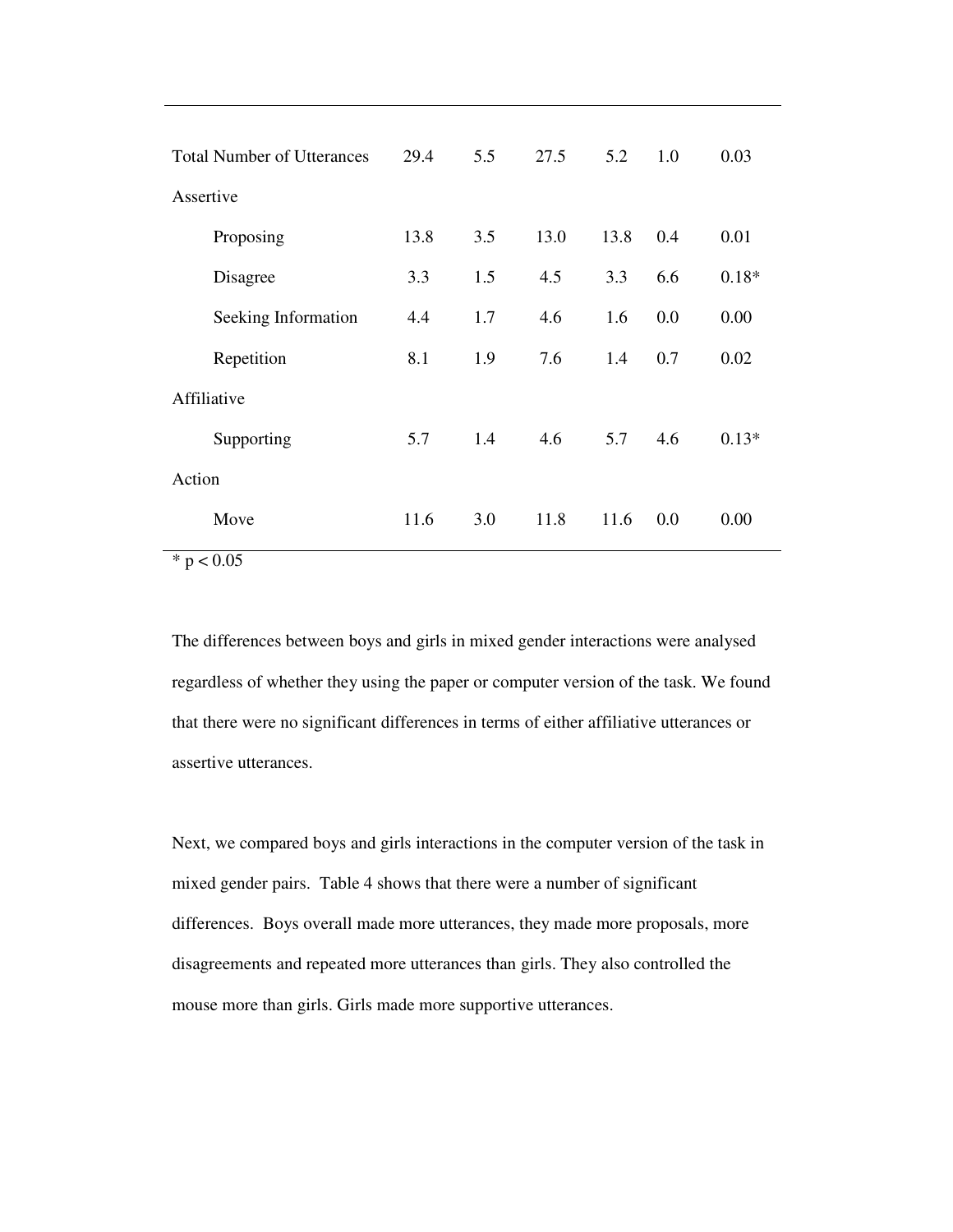|                                   | <b>Boys</b> |       | Girls            |       |                  |          |
|-----------------------------------|-------------|-------|------------------|-------|------------------|----------|
|                                   | M           | SD    | $\boldsymbol{M}$ | SD    | $\boldsymbol{F}$ | partial  |
|                                   |             |       |                  |       |                  | $\eta$ 2 |
| <b>Total Number of Utterances</b> | 51.5        | 7.0   | 31.0             | 6.8   | 35.2             | $0.71*$  |
| Assertive                         |             |       |                  |       |                  |          |
| Proposing                         | 26.3        | 4.7   | 12.1             | 3.9   | 42.6             | $0.75*$  |
| Disagree                          | 9.1         | 2.7   | 4.5              | 2.4   | 12.6             | $0.47*$  |
| Seeking Information               | 4.0         | 1.8   | 4.4              | 1.7   | <1               | 0.01     |
| Repetition                        | 12.8        | 2.7   | 9.3              | 2.4   | 7.5              | $0.35*$  |
| Affiliative                       |             |       |                  |       |                  |          |
| Supporting                        | 4.8         | 1.2   | 6.4              | 1.2   | 6.1              | $0.30*$  |
| Action                            |             |       |                  |       |                  |          |
| Move                              | 751.8       | 318.9 | 287.1            | 276.5 | 9.7              | $0.41*$  |

Table 4: Differences between girls and boys in the mixed gender computer –mediated interactions

 $* p < 0.05$ 

There were no significant differences between girls and boys in the mixed gender interactions when they were using the paper version of the task on either the affiliative or the assertive utterances (see table 5).

Table 5: Differences between girls and boys in the mixed-gender paper mediated interactions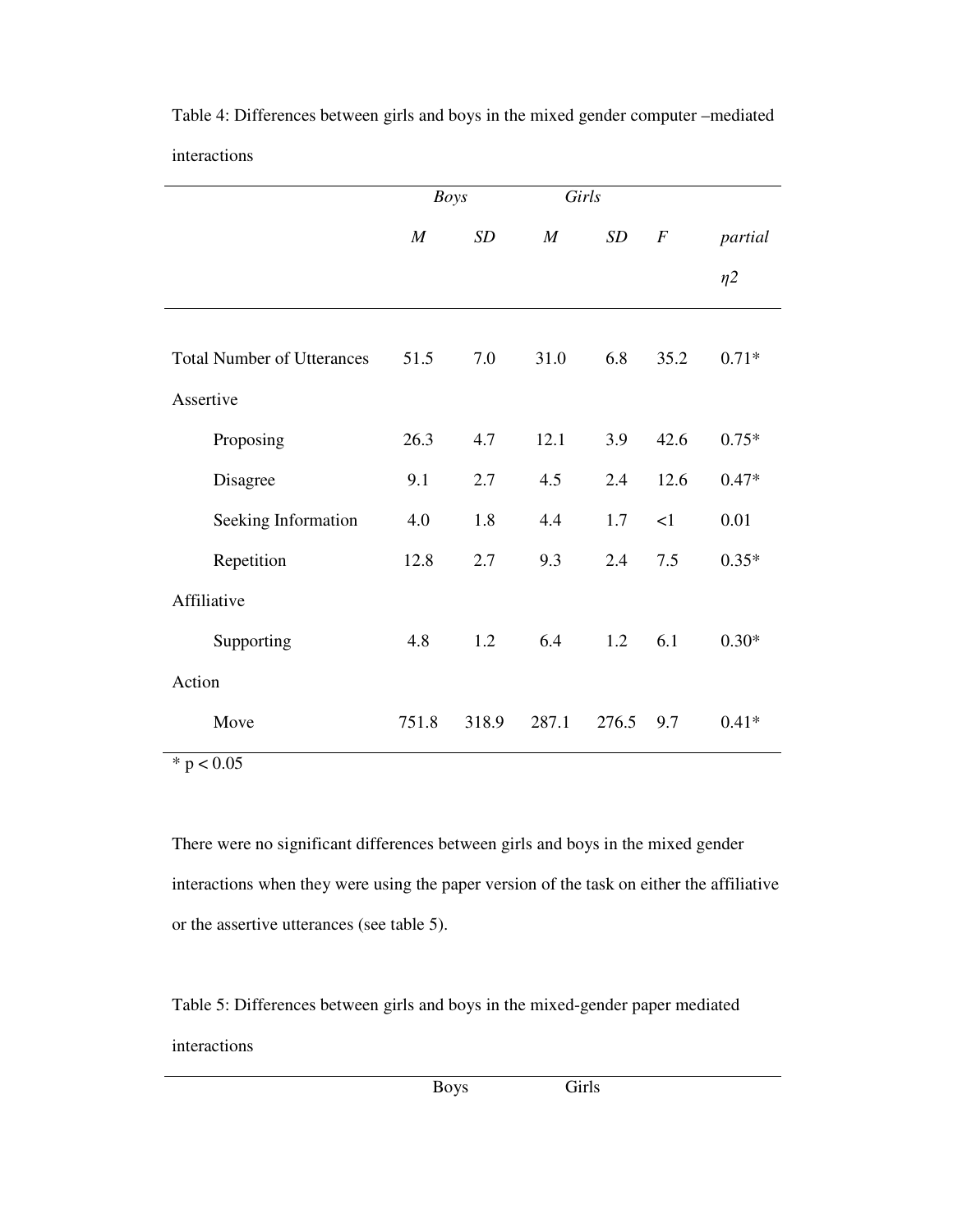|                                   | M    | <b>SD</b> | M    | <b>SD</b> | $\boldsymbol{\mathrm{F}}$ | partial  |
|-----------------------------------|------|-----------|------|-----------|---------------------------|----------|
|                                   |      |           |      |           |                           | $\eta$ 2 |
|                                   |      |           |      |           |                           |          |
| <b>Total Number of Utterances</b> | 30.4 | 5.4       | 29.9 | 4.5       | 0.0                       | 0.00     |
| Assertive                         |      |           |      |           |                           |          |
| Proposing                         | 12.0 | 2.5       | 12.6 | 2.8       | 0.2                       | 0.02     |
| Disagree                          | 4.8  | 1.6       | 5.6  | 1.9       | 1.0                       | 0.07     |
| Seeking Information               | 5.1  | 1.1       | 4.5  | 1.9       | 0.7                       | 0.05     |
| Repetition                        | 8.0  | 2.0       | 8.3  | 1.5       | 0.1                       | 0.01     |
| Affiliative                       |      |           |      |           |                           |          |
| Supporting                        | 5.0  | 1.3       | 4.6  | 1.4       | 0.3                       | 0.02     |
| Action                            |      |           |      |           |                           |          |
| Move                              | 11.9 | 4.1       | 11.9 | 2.5       | 0.0                       | 0.00     |

 $*$  p < 0.05

# **DISCUSSION**

The aim of the study reported in this chapter was to compare differences between the conversational dynamics of girls and boys in a collaborative activity where boys are culturally perceived as more expert than girls, with a collaborative activity where there was no gender difference in perceived expertise. Consistent with our expectations, boys in all boy pairs in the computer version of the task made more information seeking utterances than girls in all girl pairs. However, contrary to our expectations girls in all girl pairs in both the paper version of the task and the computer version of the task made more disagreeing utterances than boys in all boy pairs. Furthermore, boys made more supportive utterances than girls in same gender pairs in both the computer and paper version of the task. There was no difference in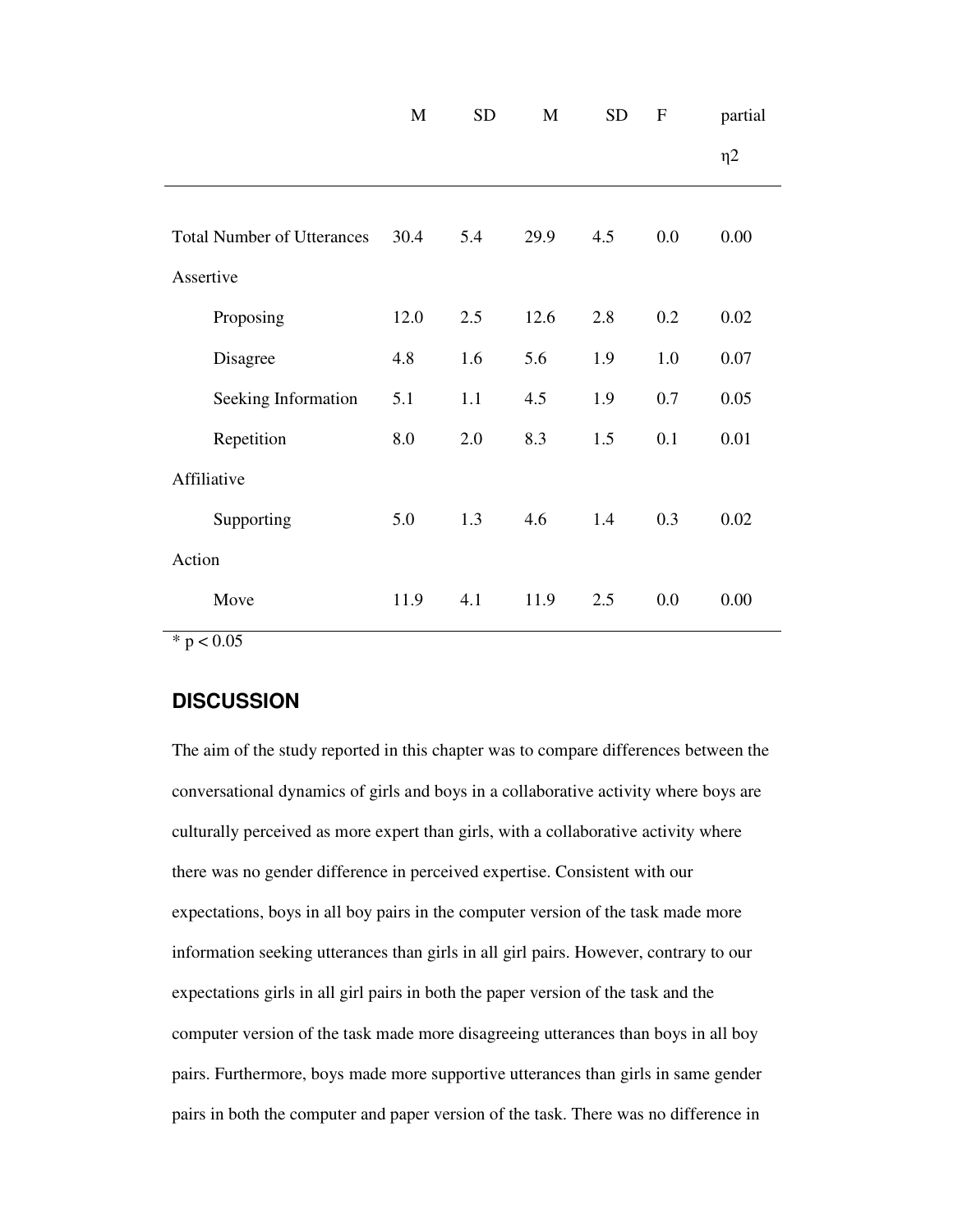the language used by girls and boys when they worked in mixed gender pairs on the paper version of the task, however, as expected, there were considerable differences in the language used by girls and boys when they worked in mixed gender pairs on the computer based version of the task. Boys made more assertive and controlling utterances (i.e. proposals, disagreements and repeated utterances) than girls and girls made more supportive utterances than boys. The boys also dominated control of the mouse in the computer base collaborative activity.

These findings are in accordance with earlier research which has shown that social categories such as gender have an impact on the conversational dynamics of collaborative activity and that the impact of gender is moderated by the context of the activity in a similar way to that reported by Leaper & Smith (2004) who found that the conversational dynamics changes depending on the gender-marking of the activity. Although for conversations in same gender collaborative activity our findings were not as predicted and counter to those reported in the literature and to the two cultures explanation (e.g. Leaper  $\&$  Smith 2004). We had expected that girls would make more affiliative and less assertive and controlling utterances, whereas we found that girls made more assertive and controlling utterances and boys made more affiliative utterances. However, the gender differences observed in mixed gender interaction were consistent with the status characteristic theory and consistent with the literature on gender differences in collaborative computer based activities (Howe, 1997). Boys in the computer-based version of the task, where boys are thought to be more expert, were expected to use more assertive and controlling utterances and girls more affiliative utterances and this is exactly what we found. In the paper based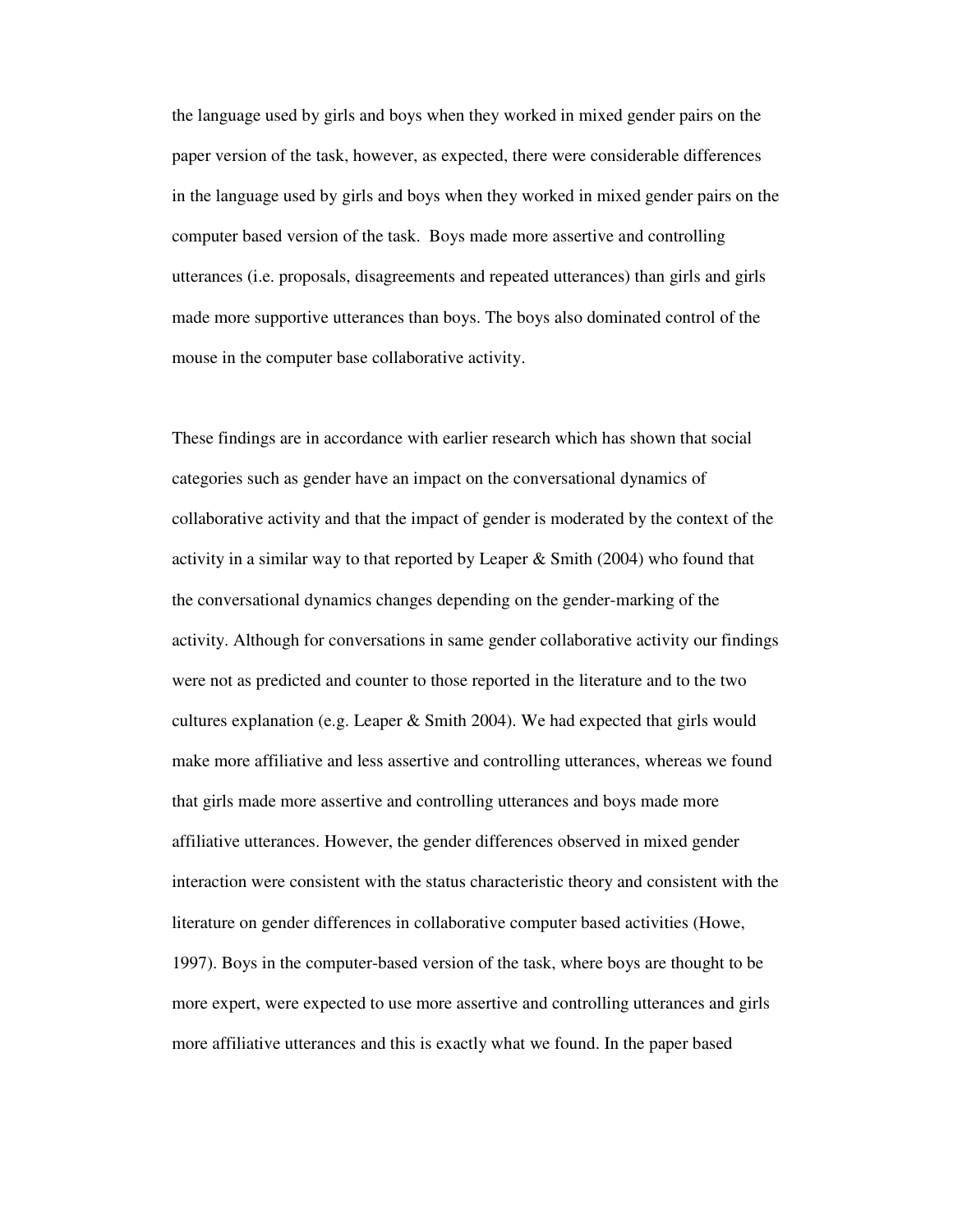version of the task, where there were no gender differences in expertise, no gender differences in conversation were expected or found.

The interesting question is whether these gender differences in conversation have any impact on children's learning. Contemporary research would suggest that they do. For example, Leman & Duveen (1999, 2003) in their studies on the impact of gender and knowledge asymmetry on conversation involving an expert child with a non-expert child. They found that the pairs where the female child was expert and male child was less expert the discussion were extended and the female partners had to use a wide variety of arguments to convince their male partners of the validity of their answer. In contrast, the discussion of the pairs where the male was expert and the female was less expert where very brief and consisted of the male partner proposing an answer and the female partner agreeing to it. Psaltis (Psaltis & Duveen, 2006, 2007; Psaltis et al., 2009; Psaltis, 2011) found similar differences in conversation as a function of gender and knowledge asymmetry. Furthermore, they found this had an impact on later learning and development. The females who were less expert and paired with an expert male made the least progress, whereas the males who were less expert and paired with an expert female progressed the most. These findings suggest that the extended arguments, found in pairs with a female expert and a male who was less expert, may well be very beneficial for learning and development.

In the current study, we found that the female same gender pairs disagreed more than male same gender pairs in both the computer and paper version of the task, but the males in the mixed gender pairs in the computer version of the task disagreed the most. Unfortunately we do not know whether the disagreement in either the same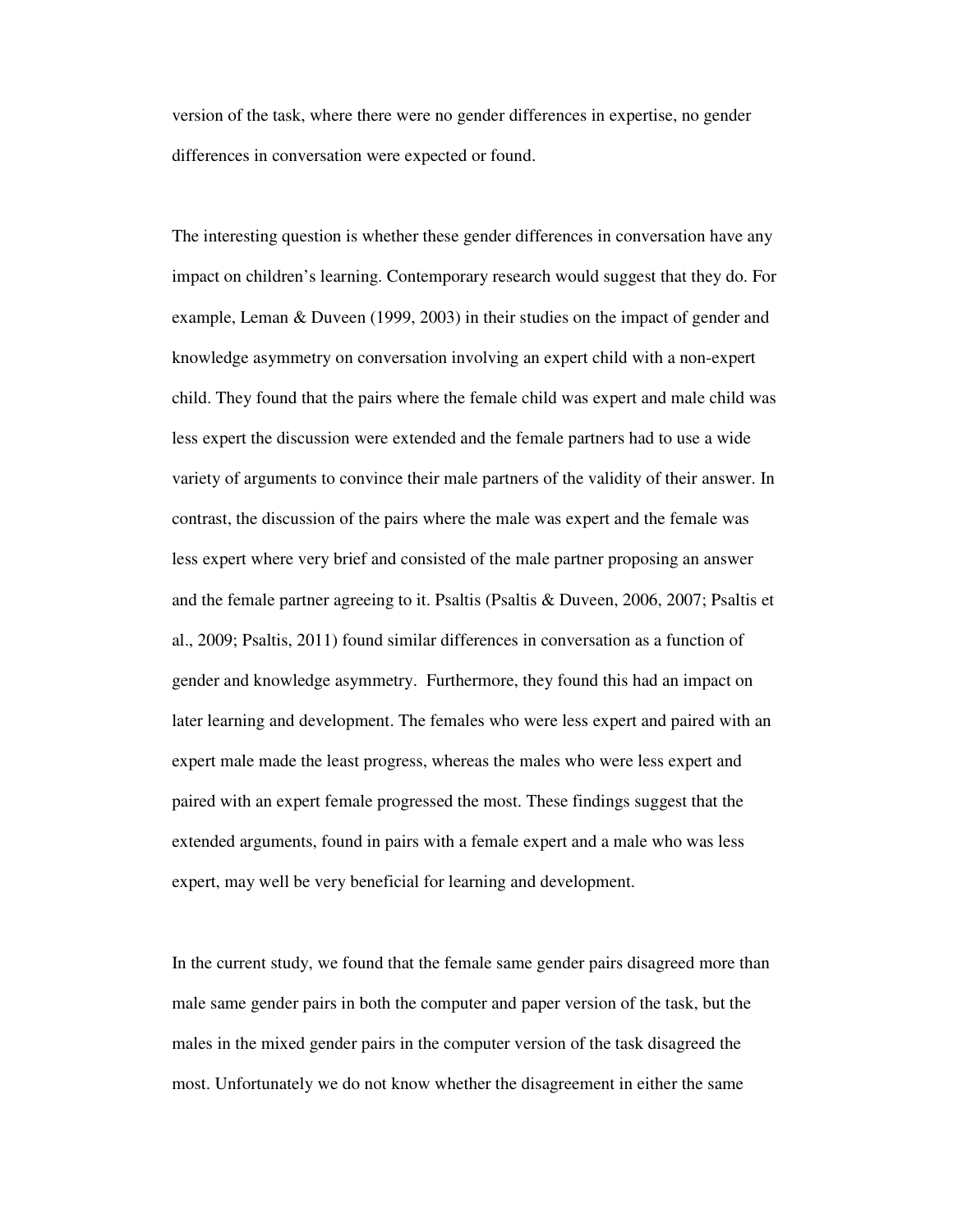gender pairs or the mixed gender pairs were similar to the extended arguments observed by Leman & Duveen (1999, 2003) and Psaltis (Psaltis & Duveen, 2006, 2007; Psaltis et al., 2009; Psaltis, 2011) in pairs with the more expert female and the less expert male or the brief disagreements observed in the pairs with a more expert male and a less expert female. Plus the study did not have a measure of learning outcome and thus it was not possible to examine whether these differences significantly impacted learning. Further work is necessary to examine gender differences in the nature of the disagreements and to analyse whether they were extended arguments or brief disagreements and whether the differences in conversation observed in this study would have an impact on learning.

Another area of future research is to investigate the emotional tenor of the discussions and whether that is influenced by the gender composition of the pairs. Very little research has investigated whether the emotional tone of the pairs is influenced by the gender composition of groups. Children at the age of the participants in this study tend to have friends of the same gender, therefore in mixed-gender pairs they are unlikely to be working with people who are their best friends. Therefore, the emotional tone is unlikely to be positive. Research has reported that negative socioemotional processes can have a negative impact on productive group work. Chiu & Khoo (2003) found that rudeness and especially rude criticisms undermine effective group work. Similarly, Webb, Nemer & Zuniga (2002) found that negative socioemotional behaviour had a negative impact on productive group work. Further, research is required to investigate whether gender composition impacts the emotional tone of collaboration and if so, the significance and consequence of this.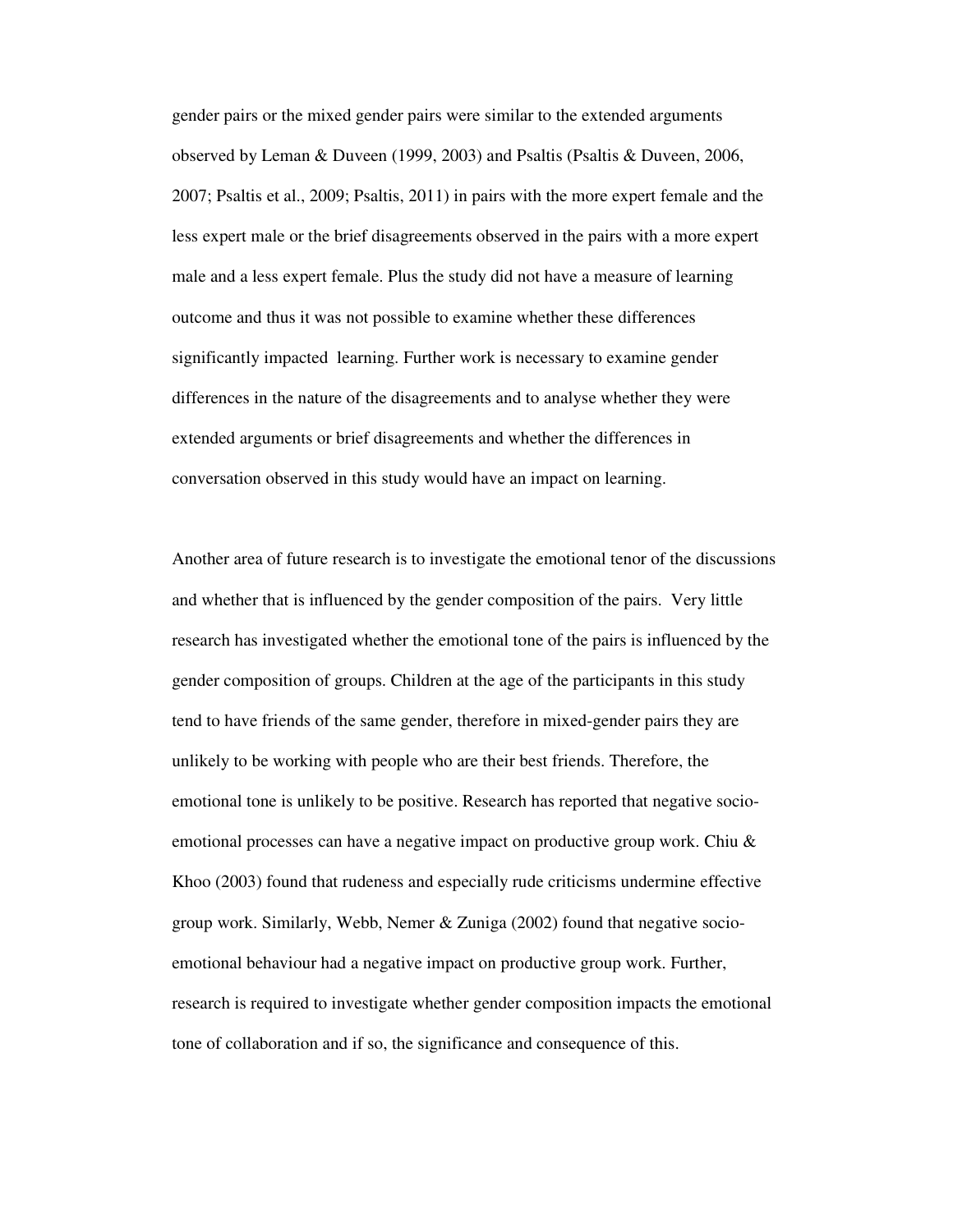In conclusion, this study showed that the gender and the gender marking of an activity had an impact on the conversations of the children. More specifically, it had an impact on the disagreements observed in the collaboration, which are known to be important in learning and development. More research is needed to further investigate the impacts of gender and gender marking on collaboration and how that in turns impacts on their learning development.

## **REFERENCES**

- Altermatt, E. R., Jovanovic J. & Perry, M. (1998) 'Bias or responsivity? Sex or achievement level effects on teacher classroom questioning practices', *Journal of Educational Psychology*, 90: 516-527.
- Barbieri, M. S. & Light, P. H. (1992). 'Interaction, gender and performance on a computer based problem solving task', *Learning and Instruction*, 2: 199-213.
- Berger, J., Hamit, F., Norman, R. Z. and Zelditch, M. (1977) *Status Characteristics in Social Interaction: an expectation states approach*, New York: Elsevier.
- Berger, J., Rosenholtz, S. J. and Zelditch, M. (1980) 'Status organizing processes', *Annual Review of Sociology*, 6: 479–508.
- Bousted, M. W. (1989) 'Who talks? The position of girls in mixed sex classrooms.' *English in Education*, 23: 41-51.
- Chiu, M. M., & Khoo, L. (2003). 'Rudeness and status effects during group problem solving: Do they bias evaluations and reduce the likelihood of correct solutions?' *Journal of Educational Psychology*, 95, 506–523.
- Cohen, E. G. (1994). Designing Groupwork: Strategies for the Heterogeneous Classroom (F. Ouellet, Trans. 2 ed.). New York: Teachers College Press.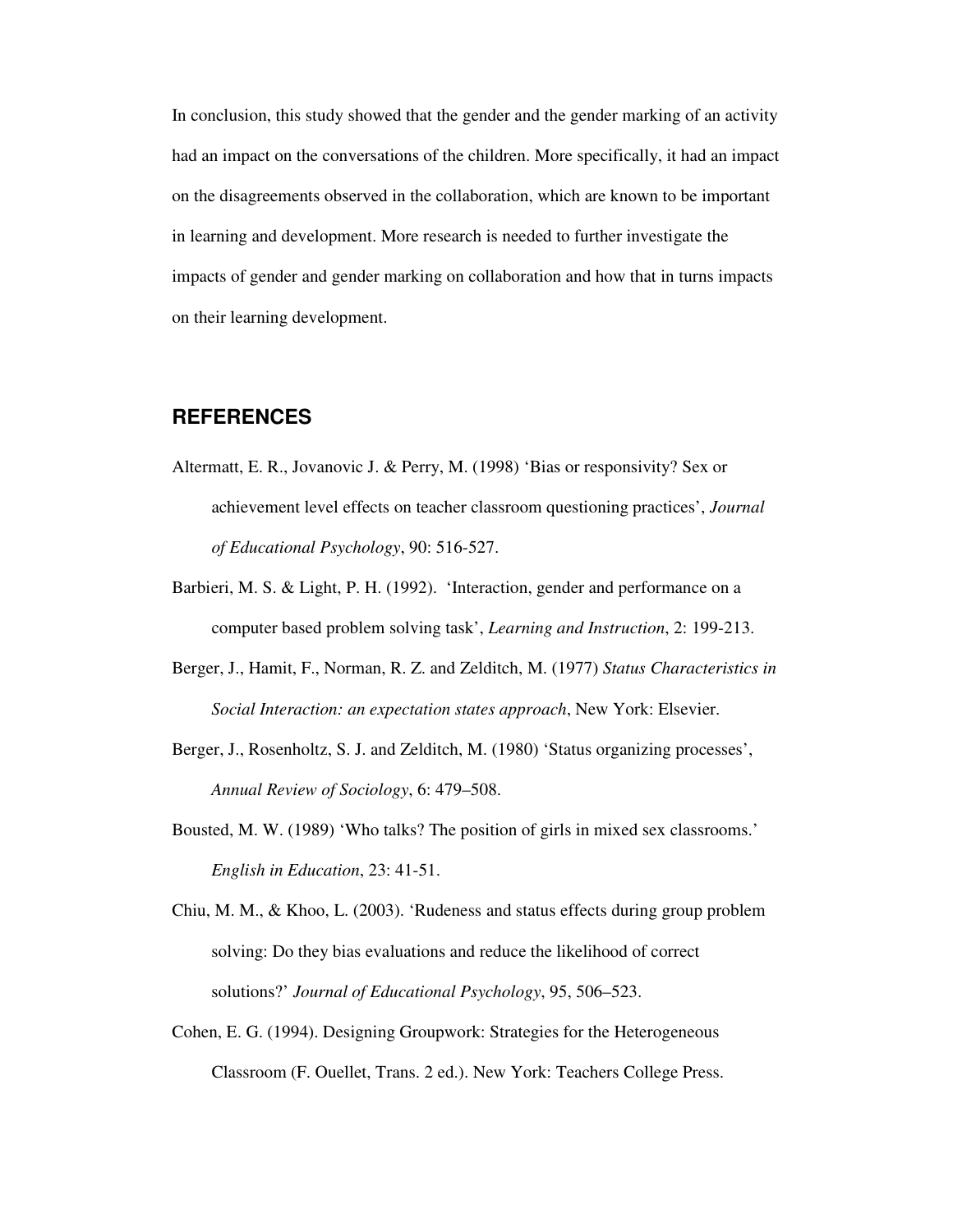- Cohen, E. G., Lotan, R., & Catanzarite, L. (1990). Treating status problems in the cooperative classroom. In S. Sharan (Ed.), Cooperative Learning: Theory and Research (pp. 203-230). New York: Praeger.
- Dart, B. & Clark, J. (1984) 'Sexism in schools: a new look', *Educational Review*, 40: 41-49.
- Duffy, J., Warren, K., & Walsh, M. (2001) 'Classroom interactions: gender of teacher, gender of student, and classroom subject', *Sex Roles*, 45: 579-593.
- French J. & French, P. (1984) 'Gender imbalances in the classroom: an interactional account', *Educational Research*, 26: 127-136.
- Good, T., Cooper, H., & Blakely, S. (1973) 'Effects of teacher sex and student sex on classroom interaction', *Journal of Educational Psychology*, 65,: 74-87
- Grossen, M. & Liengme,M.-J. (1993) 'Social Comparison and Negotiation of Expertise in Peer Interaction', paper presented at the 5th European *Conference for Research on Learning and Instruction*, Aix-en-Provence, 31 August 5 September.
- Howe, C. (1997) *Gender and Classroom Interaction: a research review*, Edinburgh: Scottish Council for Research in Education.
- Howe, C. (2010). *Peer Groups and Children's Development*. London: Wiley: Blackwell.
- James, D. & Drakich, J. (1992) 'Understanding gender differences in amount of talk: a critical review of the research', In D. Tannen (Ed.) *Gender and Conversational interaction* (pp. 281-306). New York: Oxford University Press.
- Joiner, R., Messer, D., Light, P. & Littleton, K. (1998) 'The effects of gender, expectations of success and social comparison on children's performance on a computer-based task' *Educational Psychology*, 18: 319-325.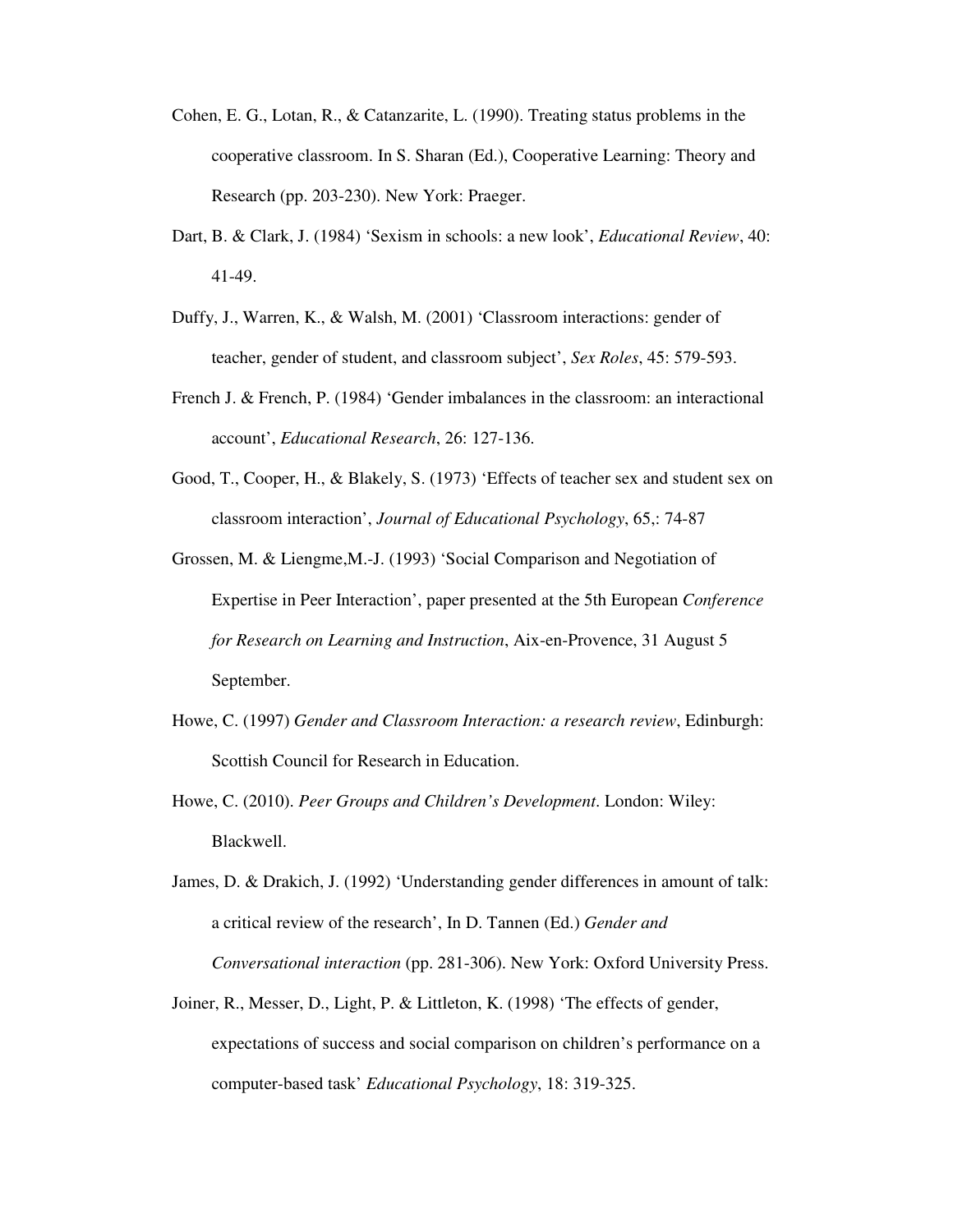- Jones, G. & Wheatley, J. (1989) 'Gender influences in classroom displays and student-teacher behaviour', *Science Education*, 73: 535-545.
- Leaper, C. (1991) 'Influence and involvement in children's discourse: age, gender, and partner effects', *Child Development*, 62:797–811.
- Leaper, C., and Smith, T. A. (2004) 'A meta-analytic review of gender variations in children's talk: talkativeness, affiliative speech, and assertive speech', *Developmental Psycholog*y, 40:993–1027.
- Leaper, C., Tenenbaum, H. R. and Shaffer, T. G. (1999) 'Communication patterns of African-American girls and boys from low-income, urban backgrounds', *Child Development*, 70:1489–503.
- Leman, P. J. (2010) 'Gender, Collaboration and children's learning', in K. Littleton & C. Howe (eds.) *Educational Dialogues: Understanding and promoting productive interaction*, pp. 216-239 London: Routledge.
- Leman, P. J., & Bjornberg, M (2010). 'Conversation, development, and gender: A study of changes in children's concepts of punishment', *Child Development*, 81: 960-973.
- Leman, P. J., & Duveen, G. (1999). 'Representations of authority and children's moral reasoning', *European Journal of Social Psychology*, 29, 557–575.
- Leman, P. J., & Duveen, G. (2003). 'Gender identity, social influence and children's conversations', *Swiss Journal of Psychology*, 62, 223–235. doi:10.1024//1421- 0185.62.3.149
- Leman, P. J., Ahmed, S. and Ozarow, L. (2005) 'Gender, gender relations, and the social dynamics of children's conversations', *Developmental Psychology*, 41: 64–74.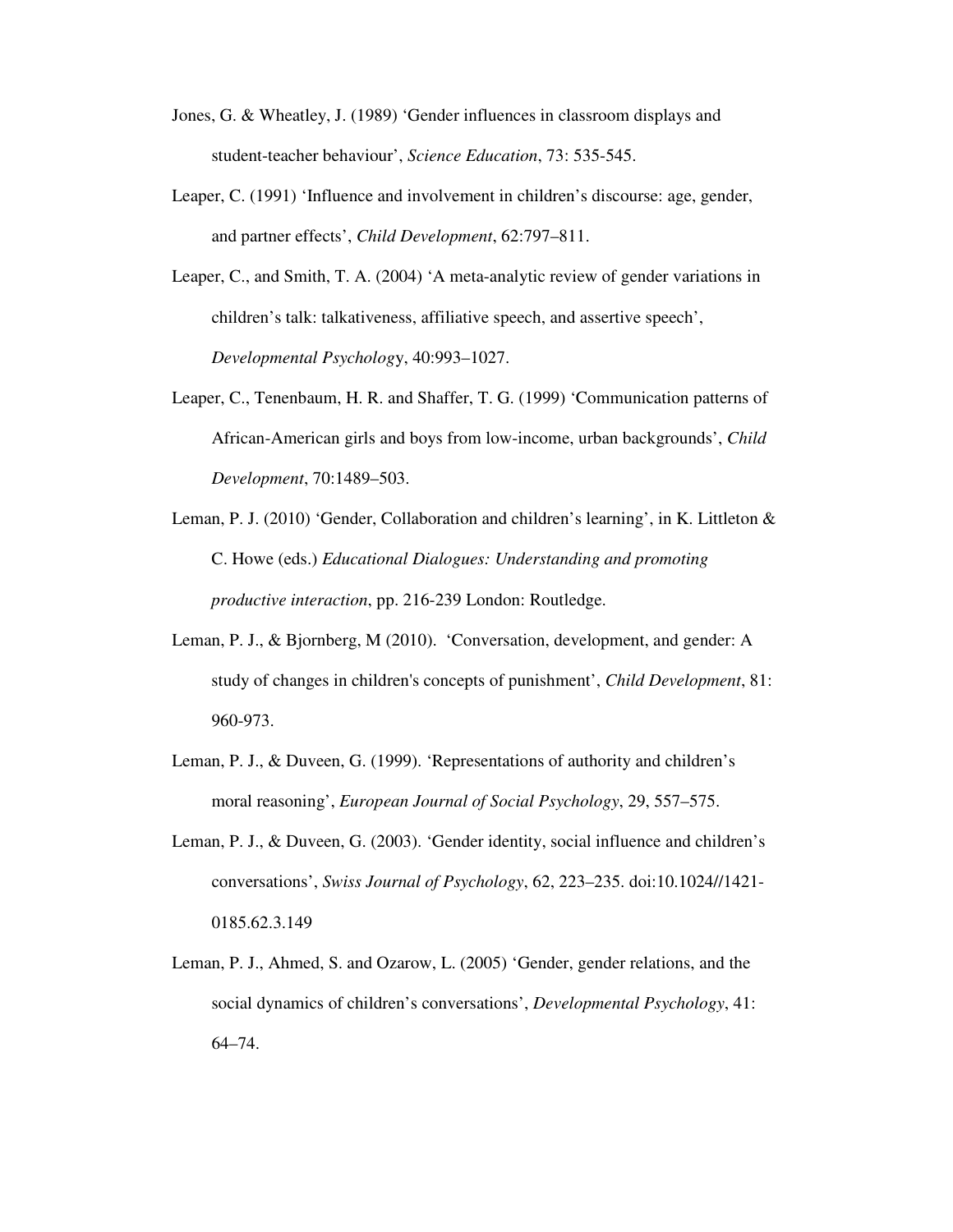- Liengme Bessire, M. J., Grossen, M., Iannaccone, A & Perret-Clermont, A. (1994) 'Social comparison of expertise; interactional patterns and dynamics of instruction', in H.C. Foot, C.J. Howe, A. Anderson, A.K. Tolmie & D.A. Warden (Eds) *Group and Interactive Learning*, (pp. 471 – 478). Southampton, Boston: Computational Mechanics Publications.
- Lloyd, B. and Duveen, G. (1992) *Gender Identities and Education: the impact of starting school*, Hemel Hempstead: Harvester Wheatsheaf.
- Lotan, R. A. (2006). Managing Groupwork in the Heterogeneous Classroom. In C. M. Evertson & C. S. Weinstein (Eds.), Handbook of classroom management: Research, practice, and contemporary issues (pp. 525-539). Mahwah, NJ: Lawrence Erlbaum Associates Publishers.
- Maltz, D. & Borker, R. (1982). 'A cultural approach to male-female miscommunication', in J. Gumperz (Ed.) *Language and Social identities* (pp. 196- 216). Cambridge, England: Cambridge University Press.
- Okamoto, D. G. and Smith-Lovin, L. (2001) 'Changing the subject: gender-, statusand the dynamics of topic change', *American Sociological Review*, 66: 852–73.
- Psaltis, C. (2005). 'Communication and the construction of knowledge or transmission of belief: The role of conversation type, behavioural style and social recognition', Studies in Communication Sciences, 5/2, 209–228.
- Psaltis, C. (2011). 'The constructive role of gender asymmetry in social interaction: Further evidence'. British Journal of Developmental Psychology, 29, 305–312.
- Psaltis, C., & Duveen, G. (2006). 'Social relations and cognitive development: The influence of conversation type and representations of gender', European Journal of Social Psychology, 37, 407–430.